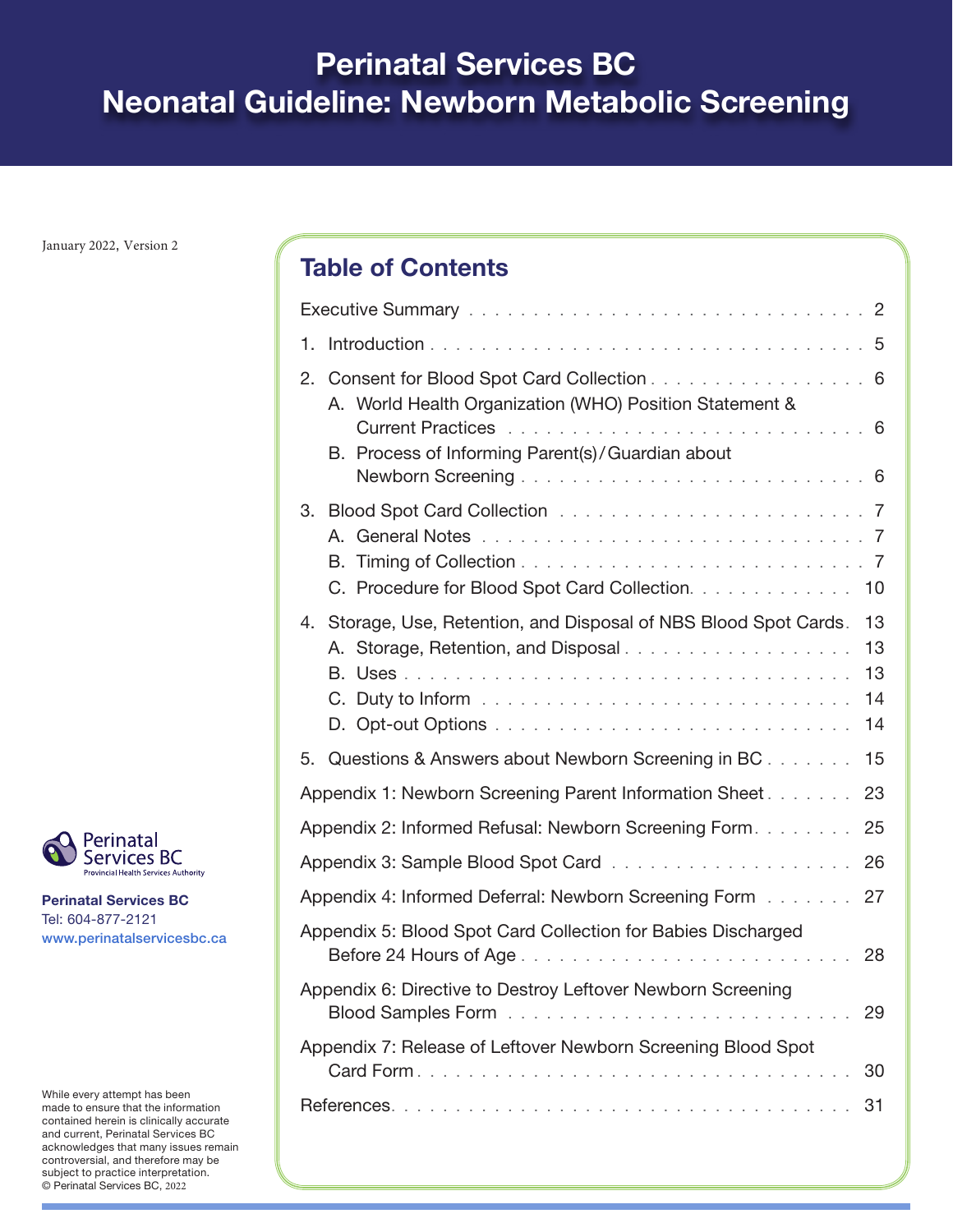## <span id="page-1-0"></span>Executive Summary

## BC Newborn Screening Program

BC's Newborn Screening Program screens for 24 disorders.\*†

About 55 babies per year will be identified with one of these disorders. The most common disorders are Congenital Hypothyroidism (CH), Cystic Fibrosis (CF), Medium-Chain Acyl-CoA Dehydrogenase Deficiency (MCAD), Phenylketonuria (PKU), and Congenital Adrenal Hyperplasia (CAH).

## Consent for Newborn Screening

- ⦁ It is best to give the parent(s)/guardian information about newborn screening prenatally and reinforce after the baby's birth. The "Parent Information Sheet" is available online in multiple languages, and hard-copies can be ordered. Furthermore, at the hospital bedside, families will be given a smaller version, perforated off of the actual blood spot card, as a reminder of the imminent spot card collection.
- ⦁ Newborn screening is standard of care and is performed on all babies unless declined by the parent(s)/guardian. An "informed refusal" process is outlined in this guideline.

# Blood Spot Card Collection

- ⦁ Fill all four circles on the blood spot card completely with the blood sample. For babies where blood is difficult to draw (e.g., premature babies), a minimum of two spots is required.
- ⦁ Collect blood spot cards for all babies, including babies who are breast/bottle fed, on Total Parenteral Nutrition (TPN) or intravenous fluids or fasting.
- ⦁ Take blood from arterial lines, when available.
- ⦁ Do not use cord blood. Maternal blood contamination may interfere with screening result interpretation[.1](#page-30-1)
- ⦁ Utilize appropriate measures to enhance the comfort of the baby during blood spot collection (e.g., breastfeeding and skin-to-skin contact).
- Follow best practice with all designated blood spot card collectors in BC (laboratory, nursing, midwifery) completing the newborn screening ELearning training module accessible through health authority learning hubs.

| Metabolic disorders       | Phenylketonuria (PKU), Maple Syrup Urine Disease (MSUD), Citrullinemia<br>(CIT), Argininosuccinic Acidemia (ASA), Homocystinuria (Hcy), Tyrosinemia 1<br>(Tyr 1), Guanidinoacetate Methyltransferase Deficiency (GAMT), Medium-<br>Chain Acyl-CoA Dehydrogenase Deficiency (MCAD), Long-Chain Hydroxyacyl-<br>CoA Dehydrogenase Deficiency (LCHAD), Trifunctional Protein Deficiency<br>(TFP), Very-Long chain Acyl-CoA Dehydrogenase Deficiency (VLCAD),<br>Propionic Acidemia (PROP), Methylmalonic Acidemia (MUT), Cobalamin<br>Disorders (Cbl A,B), Glutaric Aciduria Type 1 (GA1), Isovaleric Acidemia (IVA),<br>Carnitine Uptake Disorder (CUD), and Galactosemia (GALT) |
|---------------------------|--------------------------------------------------------------------------------------------------------------------------------------------------------------------------------------------------------------------------------------------------------------------------------------------------------------------------------------------------------------------------------------------------------------------------------------------------------------------------------------------------------------------------------------------------------------------------------------------------------------------------------------------------------------------------------|
| Endocrine disorders       | Congenital Hypothyroidism (CH) and Congenital Adrenal Hyperplasia (CAH)                                                                                                                                                                                                                                                                                                                                                                                                                                                                                                                                                                                                        |
| <b>Hemoglobinopathies</b> | Sickle Cell Disease (HbSS), Sickle Cell/Hemoglobin C (HbSC), and Sickle<br>Cell/β-thalassemia (HbS/β-thal)                                                                                                                                                                                                                                                                                                                                                                                                                                                                                                                                                                     |
| Cystic Fibrosis (CF)      | Cystic Fibrosis (CF)                                                                                                                                                                                                                                                                                                                                                                                                                                                                                                                                                                                                                                                           |

Test panel includes:

† Nine secondary disorders that are not primary targets of the screening program will be identified as "byproducts" of the screening process. (See [Section 5, question 7](#page-16-0), for a listing of these disorders.)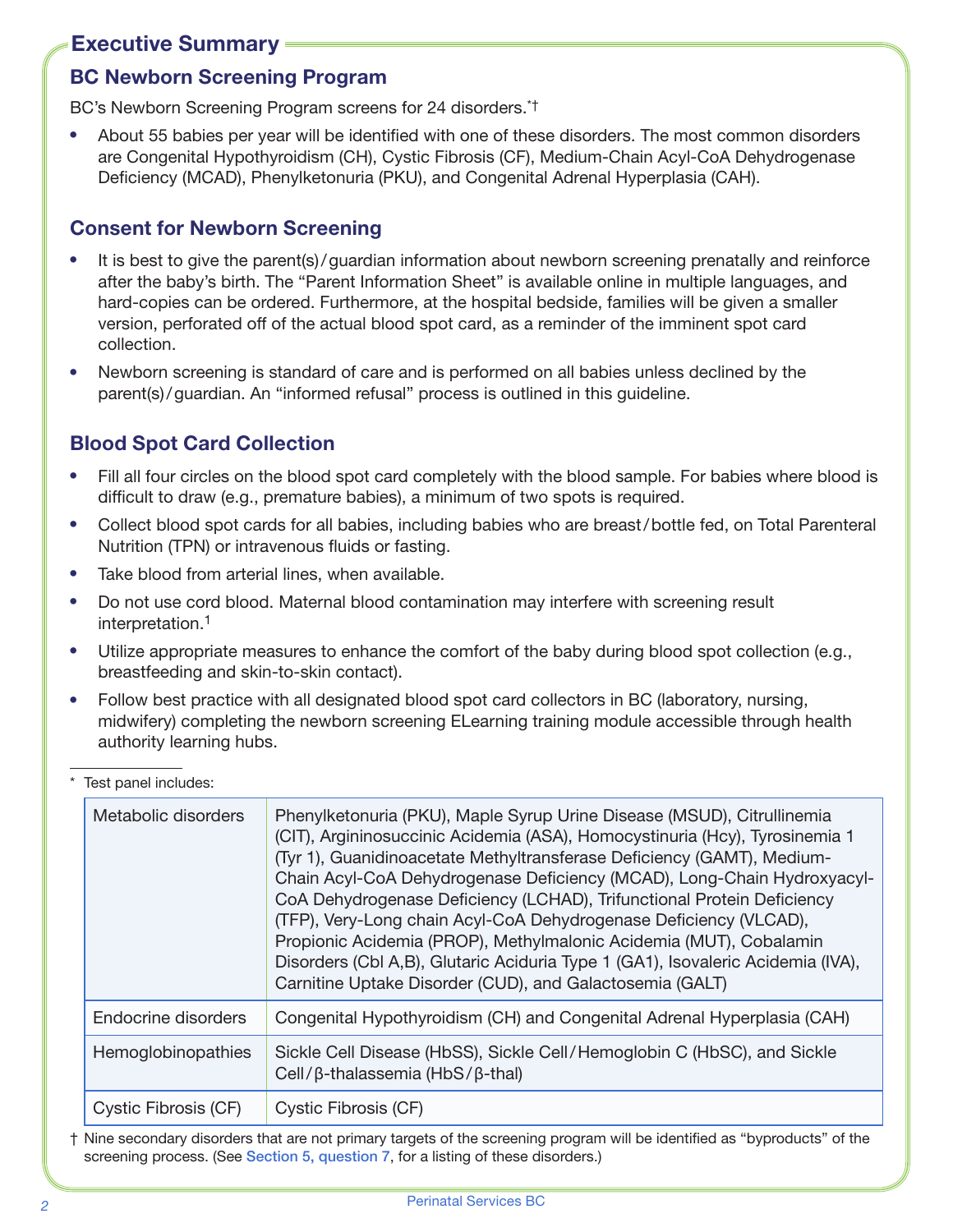## Executive Summary, *cont'd.*

## Timing of Collection

The best time for a baby to have her or his heel poke and the blood spot card collected is between 24–48 hours of age. Depending on the hospital, the collection will be performed by a trained medical laboratory assistant, a nurse, or a midwife. As per the BC Laboratory Tiers of Service, all BC facilities (Tiers A through F) are responsible for the newborn blood spot collection and following the protocol for accurate drying and timely transport.

#### 1. Babies discharged *after* 24 hours of age:

Collect the blood spot card prior to discharge and between 24 and 48 hours of age (pre-term and term babies). If collection is not completed during this timeframe, collection should be done no later than 7 days of age.

#### 2. Babies discharged *before* 24 hours of age:

#### Recommended Practice:

Collect the blood spot card prior to discharge. The Newborn Screening (NBS) Laboratory at BC Children's Hospital (BCCH) will request, through the baby's physician/midwife, that a repeat sample be collected by 2 weeks (14 days) of age. Rationale for collecting 2 samples on babies discharged before 24 hours of age:

- The first blood screen will identify over 80% of disorders and will help to prevent life threatening events such as severe or potentially fatal bacterial infections in babies with Galactosemia or significant metabolic crises in babies with Medium-Chain Acyl-CoA Dehydrogenase Deficiency (MCAD), Very-Long Chain Acyl-CoA Dehydrogenase Deficiency (VLCAD), Maple Syrup Urine Disease (MSUD), or Congenital Adrenal Hyperplasia (CAH).
- The second screen optimizes detection of Phenylketonuria (PKU), Cystic Fibrosis (CF) and Homocystinuria (Hcy) which are time sensitive and cannot be reliably detected until 24 hours or more after birth.
- Most health authorities (HAs) or hospitals do not have processes in place to track and follow-up babies in the community who did not have a blood spot card collected prior to discharge.
- A pilot study at BC Women's Hospital to trial deferral of testing revealed that up to 8 percent of parents did not return with their baby to the hospital for blood collection. Many parents find it difficult to return to the lab shortly after discharge with their baby, despite their best intentions. If a second sample is never collected, at least the baby will have received most of the benefits of screening.

#### Note: If an initial blood spot card is collected, the NBS Laboratory will track that a follow-up card(s) is collected (if required). If an initial card is never collected, the NBS Laboratory is unable to identify or track babies for screening.

An "informed deferral" process is outlined in the guideline for babies discharged before 24 hours of age where the parent(s)/guardian wishes to defer blood spot card collection.

#### Exceptions to Recommended Practice:

Collection of two blood spot cards may not apply if a health authority/hospital has a standard process in place to follow-up after discharge to ensure a blood spot card is collected, or if the baby is under the care of a midwife.

#### 3. Babies who receive a blood transfusion:

If a blood transfusion is anticipated, whenever possible, collect a blood spot card prior to the transfusion regardless of the baby's age. If not collected prior to the transfusion, collect at 24–48 hours of age. The NBS Laboratory will request, through the baby's physician/midwife, repeat cards as required.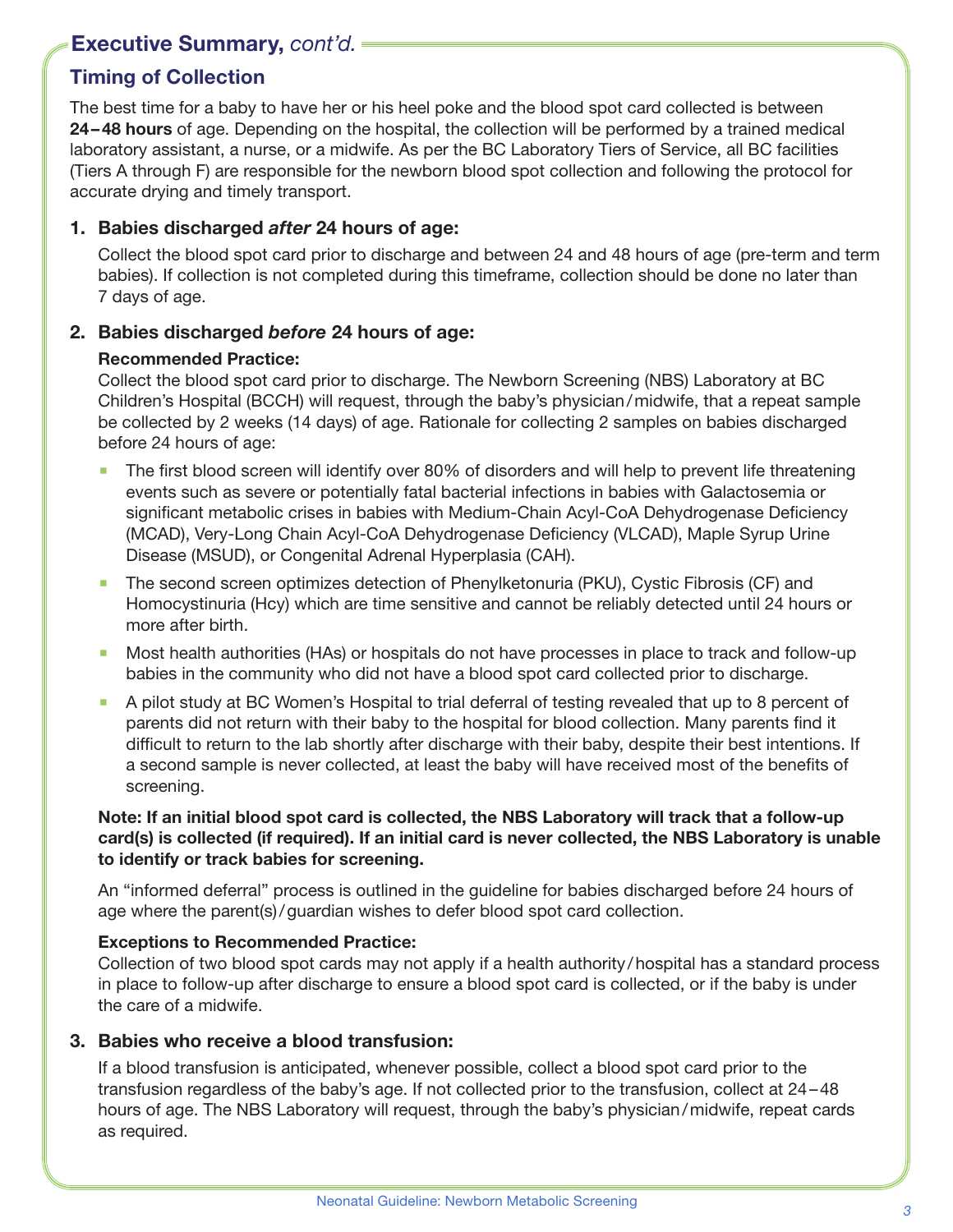## Executive Summary, *cont'd.*

## 4. Very low birth weight babies (1,500 grams or less):

Collect an initial blood spot card between 24 and 48 hours of age. The NBS Laboratory will request, through the baby's physician/midwife, a repeat card at three weeks (21 days) of age or on discharge from hospital to home, whichever is sooner. Rationale: Very low birth weight babies who have Congenital Hypothyroidism (CH) may have a delayed rise in Thyroid Stimulating Hormone (TSH). The first screen (done at 24–48 hours) may miss the detection of CH.

## Follow-up of Positive Screens

⦁ The NBS Laboratory will contact the baby's physician / midwife by phone to discuss a positive screen and coordinate next steps.

## Storage, Use, Retention, and Disposal of Blood Spot Cards

- ⦁ Blood spot cards are stored for 10 years. This is consistent with the period of time in which the card has any potential clinical use.
- ⦁ The primary use of the blood spot card is to conduct blood tests for treatable disorders in order to achieve early diagnosis and improve health outcomes in children. All other uses of the blood spot card are secondary. Secondary uses include clinical, research and other purposes.
- Information about the storage, use, and retention of blood spot cards is provided to the parent(s)/legal guardian via the NBS Parent Information Sheet (A Simple Blood Test Could Save Your Baby's Life) and the NBS Program website.
- Parents/legal guardians have the option to request their baby's blood spot sample be destroyed after newborn screening testing is complete. They may also request the card be returned to them. Details of the process are outlined in this guideline and on the NBS Program website.

## Further Information

● BC Newborn Screening Program website: [www.newbornscreeningbc.ca](http://www.newbornscreeningbc.ca) or [www.perinatalservicesbc.ca](http://www.perinatalservicesbc.ca).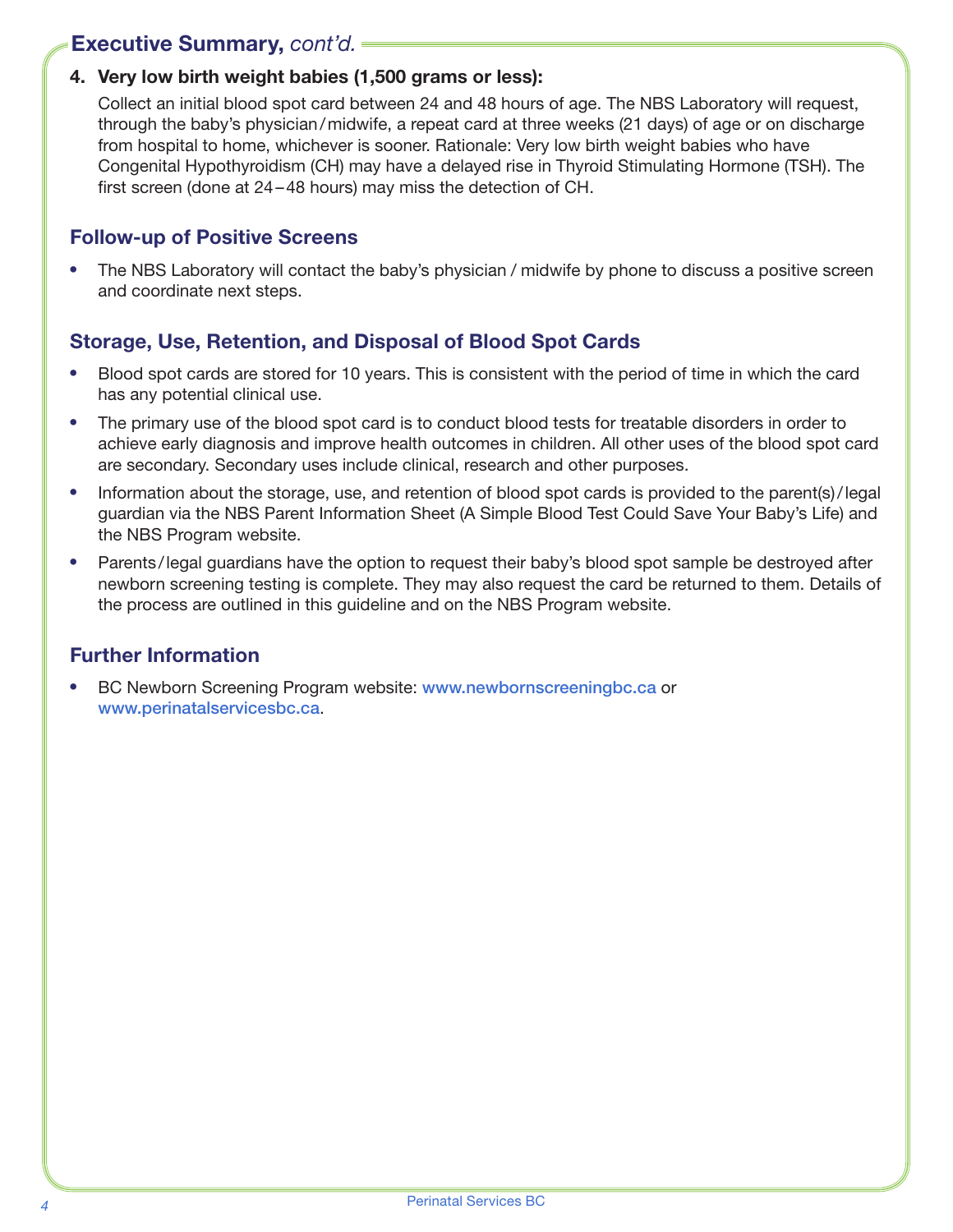## <span id="page-4-0"></span>1. Introduction

The goal of BC's Newborn Screening (NBS) Program is to identify babies who have a treatable disorder detectable through a blood test. These babies appear normal at birth and, unless they are screened, might otherwise not be diagnosed with one of these disorders before irreversible damage has occurred. If not treated, these conditions are associated with recurrent illnesses and/or developmental disabilities and/or death. Early detection of these disorders allows treatment that may prevent severe mental handicap, growth problems, health problems and sudden infant death[.2](#page-30-2)

Babies born in British Columbia and the Yukon are screened for the following 24 disorders:

#### Metabolic Disorders

Amino Acid Disorders:

- ⦁ Phenylketonuria (PKU)
- ⦁ Maple Syrup Urine Disease (MSUD)
- ⦁ Citrullinemia (CIT)
- ⦁ Argininosuccinic Acidemia (ASA)
- ⦁ Homocystinuria (Hcy)
- ⦁ Tyrosinemia 1 (Tyr 1)
- ⦁ Guanidinoacetate Methyltransferase Deficiency (GAMT)

Fatty Acid Oxidation Disorders:

- ⦁ Medium-Chain Acyl-CoA Dehydrogenase Deficiency (MCAD)
- ⦁ Long-Chain Hydroxyacyl-CoA Dehydrogenase Deficiency (LCHAD)
- ⦁ Trifunctional Protein Deficiency (TFP)
- ⦁ Very-Long Chain Acyl-CoA Dehydrogenase Deficiency (VLCAD)
- ⦁ Carnitine Uptake Disorder (CUD)

Organic Acid Disorders:

- ⦁ Propionic Acidemia (PROP)
- ⦁ Methylmalonic Acidemia (MUT)
- ⦁ Cobalamin Disorders (Cbl A,B)
- ⦁ Glutaric Aciduria Type 1 (GA1)
- ⦁ Isovaleric Acidemia (IVA)

Galactosemia (GALT)

Nine secondary disorders that are not primary targets of the screening program will be identified as "byproducts" of the screening process. See [Section 5, question 7](#page-16-0), for a listing of these disorders.

Additional information on newborn screening for health care providers and families, including separate information sheets for each of the 24 disorders, is available on: [www.newbornscreeningbc.ca](http://www.newbornscreeningbc.ca) or [www.perinatalservicesbc.ca](http://www.perinatalservicesbc.ca).

### Endocrine Disorders

- ⦁ Congenital Hypothyroidism (CH)
- ⦁ Congenital Adrenal Hyperplasia (CAH)

#### **Hemoglobinopathies**

- ⦁ Sickle Cell Disease (HbSS)
- ⦁ SIckle Cell/Hemoglobin C (HbSC)
- ⦁ Sickle Cell/β-thalassemia (HbS/β-thal)

## Cystic Fibrosis (CF)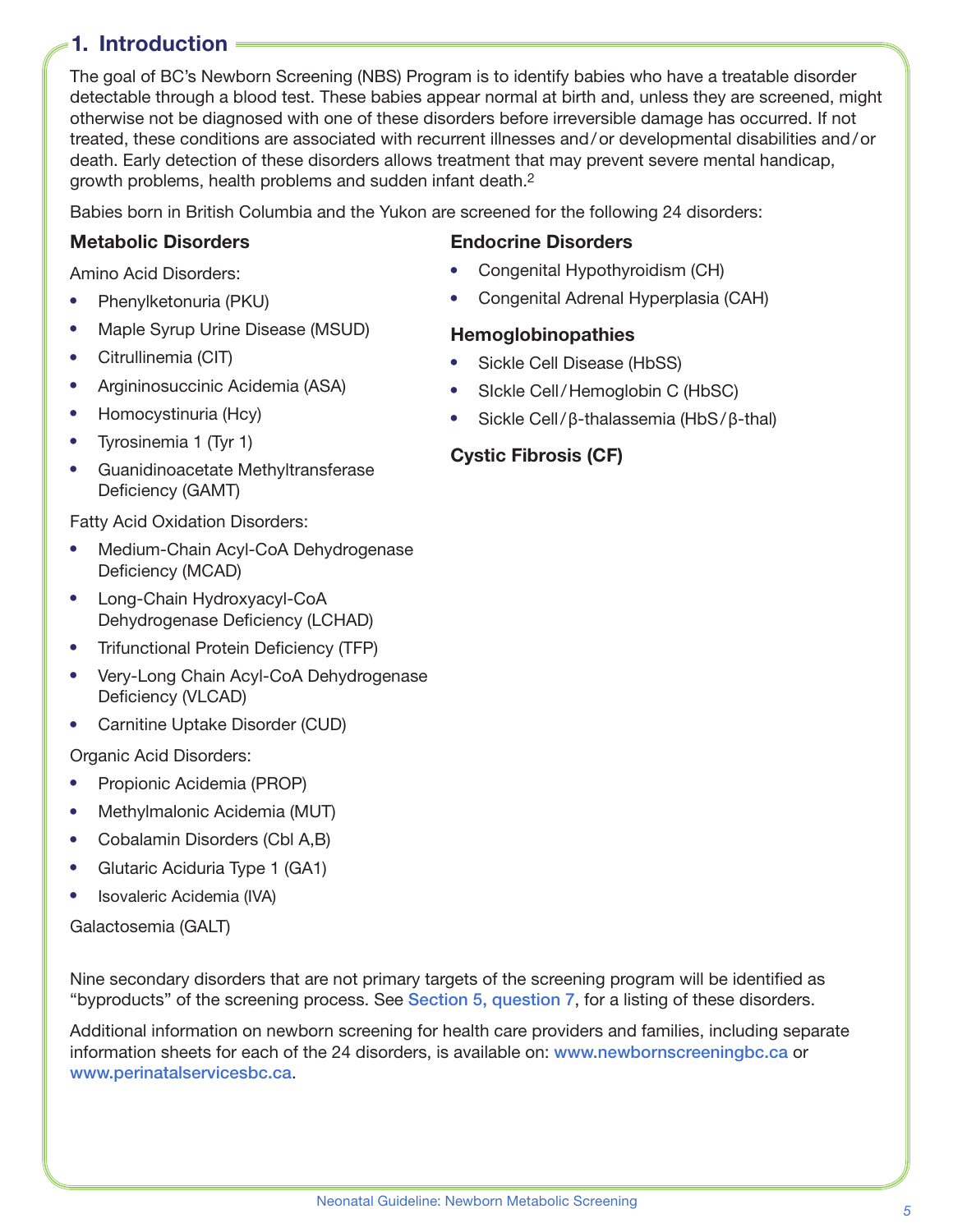## <span id="page-5-0"></span>2. Consent for Blood Spot Card Collection

## A. World Health Organization (WHO) Position Statement & Current Practices

*The World Health Organization (1998) states that "newborn screening should be mandatory if early diagnosis and treatment will benefit the newborn."*[3](#page-30-3)

BC, other Canadian provinces and territories, and most other jurisdictions in the world do not require explicit verbal or written consent for newborn screening. It is considered standard of care and is performed on all babies unless declined by the parent(s)/guardian. The rationale is that:

- 1. There is minimal risk associated with the collection of the blood versus significant consequences of a missed case.
- 2. The screening test is in the best interests of the baby/child.

## B. Process of Informing Parent(s)/Guardian about Newborn Screening

- 1. Provide the parent(s)/guardian with information about newborn screening. This information is:
	- a. Best given to parent(s)/guardian prenatally and reinforced after the baby's birth.
	- b. Available in several languages on the website: [www.newbornscreeningbc.ca](http://www.newbornscreeningbc.ca) (see [Appendix 1](#page-27-1)) for an English version of the pamphlet: "Parent Information Sheet – A simple blood test could save your baby's life").
	- c. The actual blood spot card has a smaller summary version of the parent information sheet perforated to the top page of the card. As a reminder for families, this perforated summary will be provided at the hospital bedside when the collection is imminent.
- 2. If the parent(s)/guardian initially declines newborn screening:
	- a. Notify the attending physician/midwife.
	- b. Review the newborn screening material with the parent(s)/guardian, answer any questions and recommend newborn screening a second time.
	- c. If the parent(s)/guardian still wishes to decline newborn screening, complete the "Informed Refusal: Newborn Screening" Form (see [Appendix 2](#page-24-1)) and have the physician/midwife and parent(s)/guardian sign.
		- i. Place the original of the signed form on the baby's health record.
		- ii. Send a copy of the signed form to the baby's physician.
	- d. Document that testing has been declined (a) in the baby's health record and (b) on the Newborn Record Part 2.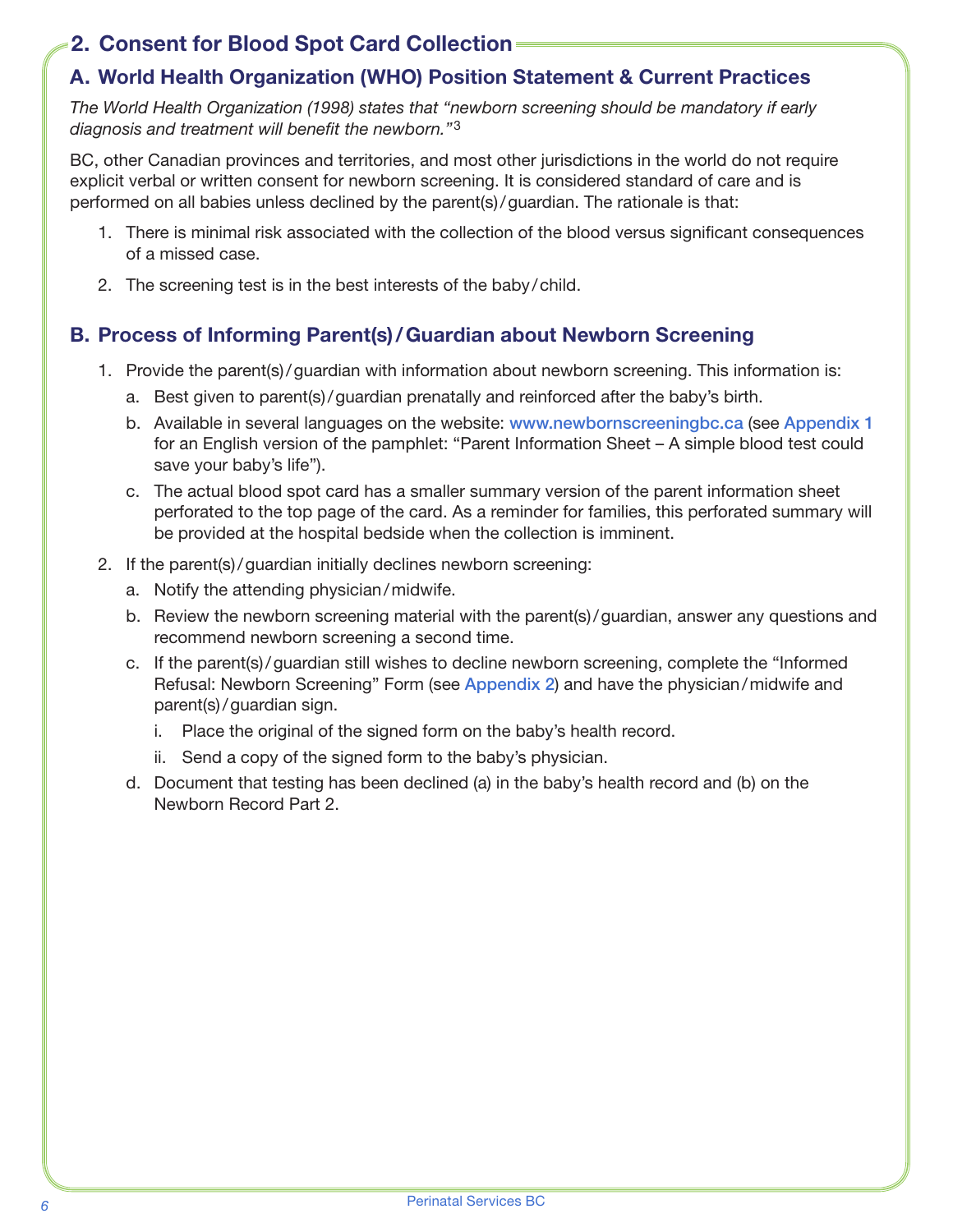## <span id="page-6-0"></span>3. Blood Spot Card Collection

## A. General Notes

- 1. All designated blood collectors in BC (medical laboratory assistants, nurses, midwives) should review and complete the eLearning module for newborn screening blood collection, accessed via each health authority's learning hub. The online course supports best practice for the Laboratory Tiers of Service, and includes video footage of how to collect the blood spot card.
- 2. Collect blood spot cards for all babies, including babies who are breast/bottle fed, on Total Parenteral Nutrition (TPN) or intravenous fluids or fasting.
- 3. Fill all four areas on the blood spot card completely with the blood sample. For babies where blood is difficult to draw (e.g., premature babies), a minimum of two spots is required.
- 4. Take blood from arterial lines, when available. Clear line by withdrawing 2 mL of blood. After clearing line, collect blood in syringe, remove needle and immediately apply 100 µL (0.1 mL) to each printed circle.
- 5. Do not use cord blood. Maternal blood contamination may interfere with screening result interpretation[.1](#page-30-1)
- 6. Although not the method of choice, specimens may be obtained by applying blood collected in sterile heparinized capillary tubes to the blood spot card. As heparin is known to interfere with molecular testing, samples containing heparin that are tested for the Cystic Fibrosis gene (approximately 3%) will be invalid and will require recollection. If this type of collection is necessary (e.g., babies in isolation), please indicate the collection method on the requisition. Please note, EDTA interferes with a number of the newborn screening tests and blood collected in EDTA tubes is not acceptable.
- 7. Complete the blood spot card (see [Appendix 3](#page-25-1) for a sample card):
	- a. Check the "Y" box under "Newborn on TPN" if the baby is on TPN at the time the card is collected. If not, check the "N" box.
	- b. Check the "Y" box under "RBC Transfusion" if the baby has had a red blood cell transfusion prior to collection of the card (also note the date of the transfusion). If the baby has not had a transfusion, check the "N" box.
	- c. List the physician/midwife that will be caring for the baby in the community under "Physician/Midwife (to be notified of results)." This will usually be a family physician, midwife or pediatrician.

#### B. Timing of Collection

#### 1. Babies discharged *after* 24 hours of age

Collect the blood spot card prior to discharge and between 24 and 48 hours of age (pre-term and term babies). If collection is not completed during this timeframe, collection should be done no later than 7 days of age to ensure early detection of these treatable disorders.

Document the collection of the blood spot card on the Newborn Record Part 2.

#### 2. Babies transferred between hospitals

If a baby is transferred to another facility:

- a. Before 24 hours of age: the receiving hospital collects the blood spot card.
- b. After 24 hours of age: the **sending** hospital collects the blood spot card. The receiving hospital confirms that the card was collected and, if it was not, collects the card.

Document the collection of the blood spot card on the Newborn Record Part 2.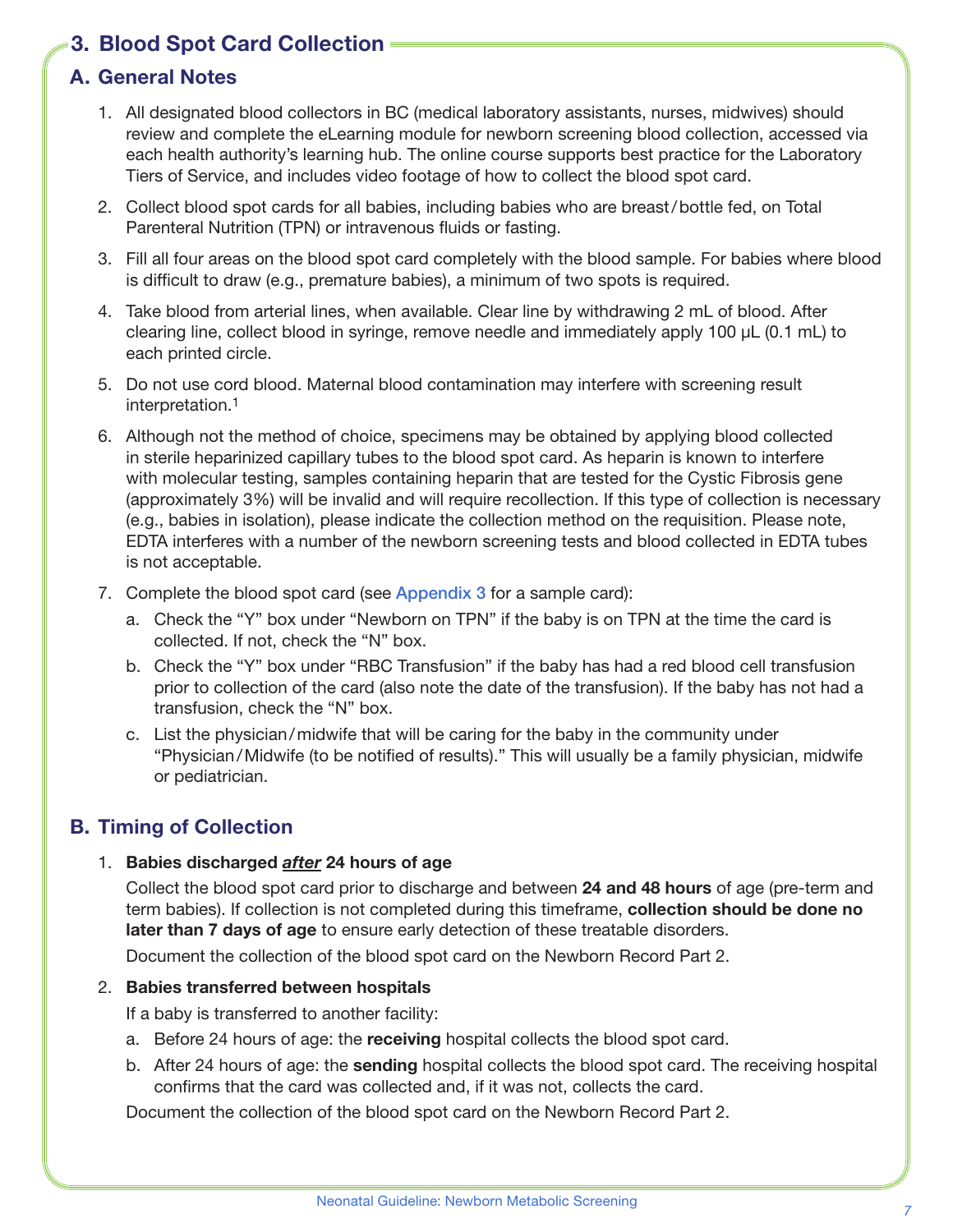## 3. Babies discharged *before* 24 hours of age

- a. Recommended Practice:
	- i. Collect the blood spot card prior to discharge and document on the Newborn Record Part 2.
	- ii. The Newborn Screening Laboratory (NBS) will request, through the baby's physician/midwife, that a repeat sample be collected by two weeks (14 days) of age.

Rationale for collecting 2 samples on babies discharged before 24 hours of age:

- a) The first blood screen will identify over 80% of disorders and will help to prevent life threatening events such as severe or potentially fatal bacterial infections in babies with Galactosemia or significant metabolic crises in babies with Medium-Chain Acyl-CoA Dehydrogenase Deficiency (MCAD), Very-Long Chain AcylCoA Dehydrogenase Deficiency (VLCAD), Maple Syrup Urine Disease (MSUD), or Congenital Adrenal Hyperplasia (CAH).
- b) The second screen optimizes detection of Phenylketonuria (PKU), Cystic Fibrosis (CF) and Homocystinuria (Hcy) which are time sensitive and cannot be reliably detected until 24 hours or more after birth.
- c) Most HAs or hospitals do not have processes in place to track and follow-up babies in the community who did not have a blood spot card collected prior to discharge.
- d) A pilot study at BC Women's Hospital to trial deferral of testing revealed that up to 8 percent of parents did not return with their baby to the hospital for blood collection. Many parents find it difficult to return to the lab shortly after discharge with their baby, despite their best intentions. If a second sample is never collected, at least the baby will have received most of the benefits of screening.

NOTE: If an initial blood spot card is collected, the NBS Laboratory will track that a followup card(s) is collected (if required). If an initial card is never collected, the NBS Laboratory is unable to identify or track babies for screening.

NOTE: Irrespective of best practices, occassionally parents refuse 2 blood collections for their baby. Follow the "Informed Deferral" process (below) if the parent(s)/guardian declines collection of the sample prior to discharge. The Informed Deferral: Newborn Screening Form acknowledges the parents'/guardian's responsibility for taking their baby to a laboratory to have a blood card collected within the recommended timeframe (preferably between 24 and 48 hours of age, but no later than 7 days).

- a. Complete the "Informed Deferral: Newborn Screening" Form (see [Appendix 4](#page-26-1)) and have the physician and parent(s)/guardian sign.
	- i. Place the original of the signed form in the baby's health record.
	- ii. Send a copy of the signed form to the baby's physician/midwife.
- b. Document that testing has been deferred on the Newborn Record Part 2.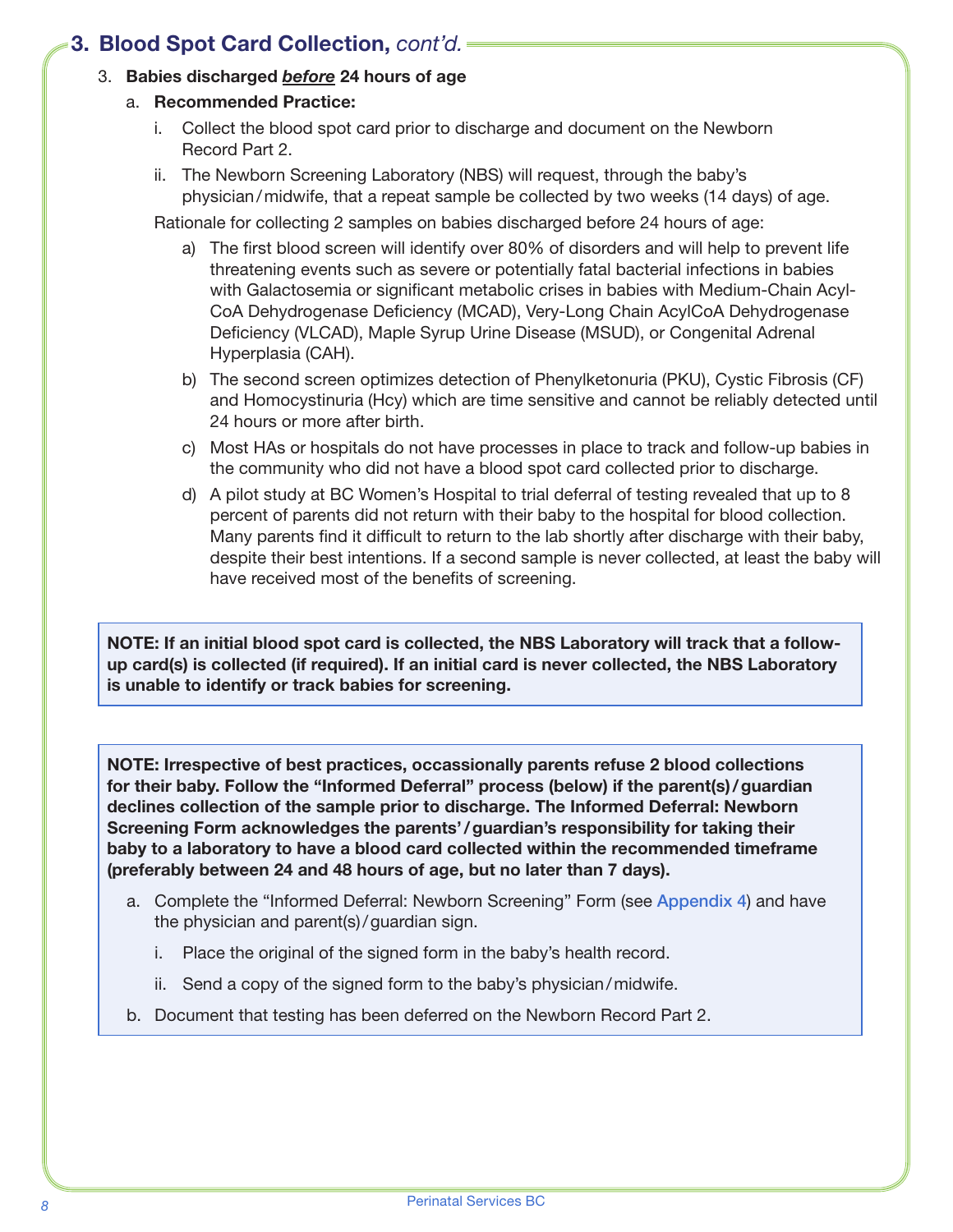#### b. Exceptions to the Recommended Practice:

There are two circumstances where a baby may be discharged from hospital without having a blood spot card collected prior to discharge. In both circumstances a standard process needs to be in place to track and follow-up babies to ensure a card is collected within the recommended timeframe (preferably between 24 and 48 hours of age, but no later than 7 days).

- i. Exception #1: HA/hospital has its own process in place to track and follow-up babies (see [Appendix 5](#page-27-1) for key components of such a process).
	- a) HA/hospital designate arranges for the collection of the blood spot card within the recommended timeframe.
	- b) HA/hospital tracks and follows-up to ensure a blood spot card is collected.
	- c) Parent(s)/guardian signs an "Informed Deferral: Newborn Screening" form (sample in [Appendix 4](#page-26-1)).
- ii. Exception #2: Baby is being discharged prior to 24 hours of age, is under the care of a midwife and the midwife has agreed to collect the blood spot card within the recommended timeframe.
	- a) If the baby is being discharged earlier than 24 hours, an initial early card should still be collected as per recommended practice, and a repeat card can be collected within 14 days of life either at home or in the community by the midwife or at an outpatient lab.
	- b) Alternatively, the midwife and family may agree to have the initial blood spot card collected at home or in the community by the midwife (best at 24–48 hours of age). In this case, the parent(s)/guardian sign the "Informed Deferral: Newborn Screening" Form (see [Appendix 4](#page-26-1)).
	- c) For any blood spot cards collected outside the hospital, midwives are responsible for safe handling and drying techniques and storage prior to transport of the card(s) to the NBS Laboratory located at BC Children's Hospital, Vancouver. Within 24 hours of collection, midwives must deliver spotted card(s) to their privileged/primary hospital site, either the outpatient lab or a postpartum ward, or if available a designated transport hub, to ensure efficient intra-hospital shipment of the card(s) to the NBS Laboratory. Spotted cards cannot be sent via Canada Post.

#### 4. Babies born at home under the care of a midwife

#### a. Recommended Practice:

- i. Midwives collect the blood spot card between 24–48 hours of age at home or in the community as required by the College of Midwives of British Columbia (CMBC) Standards for Ordering and Interpreting Diagnostic Tests.
- ii. Alternatively, the family can be instructed to go to the closest birthing hospital laboratory for blood spot card collection (between 24–48 hours of age). The midwife is responsible for making sure the family has followed through with these instructions.
- iii. For any blood spot cards collected outside the hospital, midwives are responsible for safe handling and drying techniques and storage prior to transport of the card(s) to the NBS Laboratory located at BC Children's Hospital, Vancouver. Within 24 hours of collection, midwives must deliver spotted card(s) to their privileged/primary hospital site, either the outpatient lab or a postpartum ward, or if available a designated transport hub, to ensure efficient intra-hospital shipment of the card(s) to the NBS Laboratory. Spotted cards cannot be sent via Canada Post.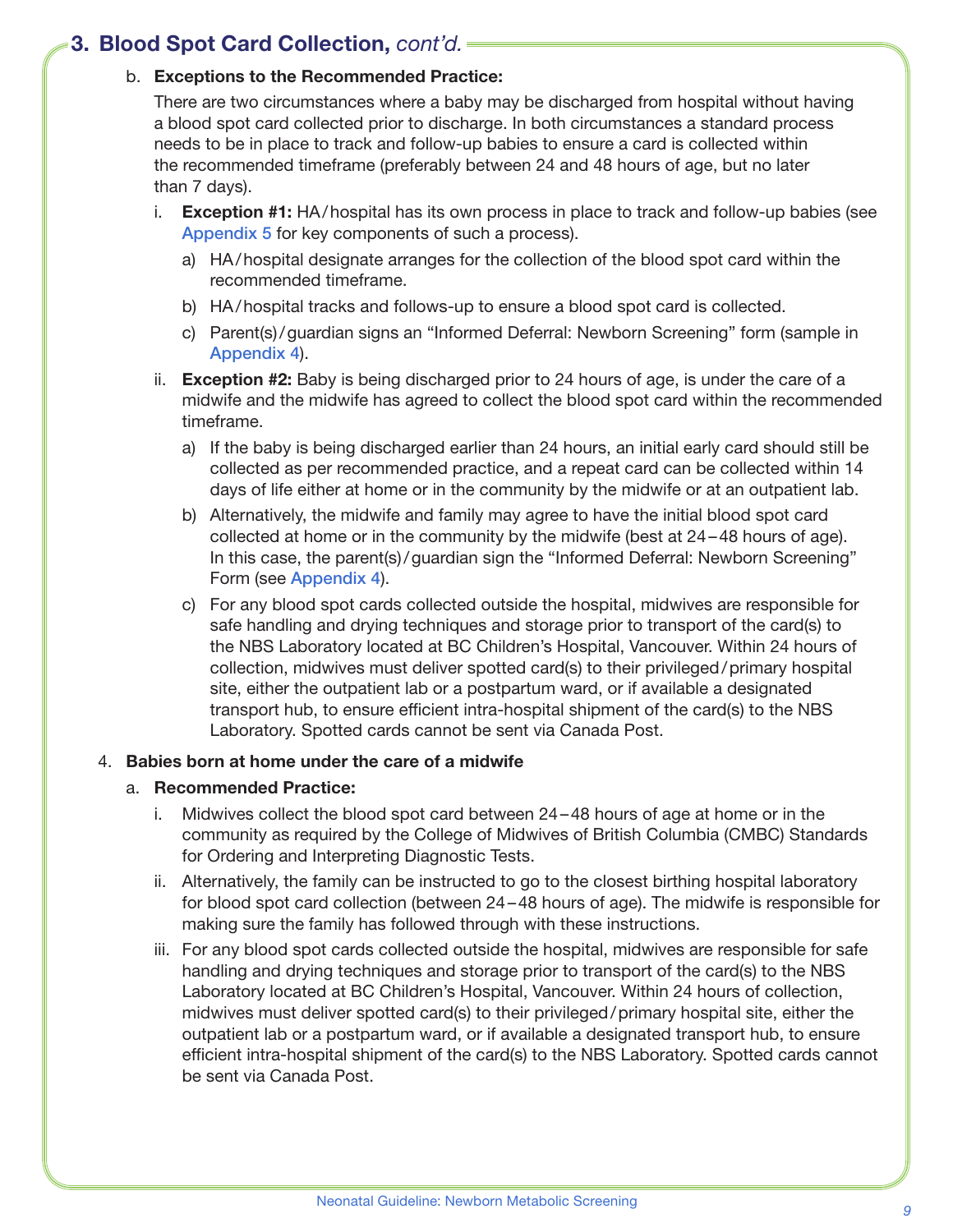## <span id="page-9-0"></span>5. Babies who receive a blood transfusion

- a. Blood transfusions are known to affect the results of Hemoglobinopathy and Galactosemia screens and may affect other screens as well.<sup>[4](#page-30-4),[5](#page-30-5)</sup>
- b. If a blood transfusion is anticipated, whenever possible, collect a blood spot card prior to the transfusion regardless of the baby's age.
- c. If the baby is less than 24 hours old when the card is collected, the NBS Laboratory will request, through the baby's physician/midwife, that a repeat card be collected by two weeks (14 days) of age.
- d. If a blood spot card is not collected prior to the transfusion, collect at 24–48 hours of age. The NBS Laboratory will request, through the baby's physician/midwife, that two repeat cards be collected, one at three weeks (21 days) and one at four months (120 days) after the date of the transfusion.

## 6. Very low birth weight babies (1,500 grams or less)

- a. Very low birth weight babies who have Congenital Hypothyroidism (CH) may have a delayed rise in Thyroid Stimulating Hormone (TSH). The first screen (done at 24–48 hours) may miss the identification of CH in some of these babies[.6,](#page-30-6)[7](#page-30-7)
- b. For this reason, the NBS Laboratory will request, through the baby's physician/midwife, that a repeat card be collected at day 21 or on discharge from hospital to home, whichever is sooner. If the baby is transferred to another hospital:
	- i. Before 21 days of age: the receiving hospital collects the blood spot card.
	- ii. After 21 days of age: the sending hospital collects the blood spot card. The receiving hospital confirms that the card was collected and if it was not, collects the card.
- c. For babies where blood is difficult to draw (e.g., premature babies), it is acceptable to fill 2 out of the 4 available spots on the card.

# C. Procedure for Blood Spot Card Collection

The procedure for collection of blood spot cards is outlined below and is found on the back of the newborn screening blood spot card. The online elearning course module accessed via each health authority's learning hub also describes the collection procedure and shows video footage of a collection. Refer to references 2, 3, 13, and 14 for further details. Questions about collection of blood in specific circumstances may be directed to the Supervisor of the Blood Collection Department at BC Children's Hospital (604-875-2139).

- 1. Utilize appropriate measures to enhance comfort for the baby during blood spot collection (e.g., breastfeeding, skin-to-skin contact).
- 2. Wash hands vigorously. Wear powder-free gloves and change gloves between babies.
- 3. Select puncture site. Shaded areas indicate safe areas for puncture site (medial or lateral portion of the plantar surface of the baby's heel). Avoid previous puncture sites or the curvature of the heel.
- 4. Check heel temperature; if cool to touch or if previous puncture was unsuccessful, warm the heel for 3 minutes (may help increase blood flow).



- a. The mother/family member can warm the baby's heel (while breastfeeding and/or doing skin-to-skin).
- b. If a commercial gel infant heel warmer is used, follow the manufacturer's guidelines. Remember there is a higher likelihood of burning the skin of babies if the skin is fragile (e.g., premature babies).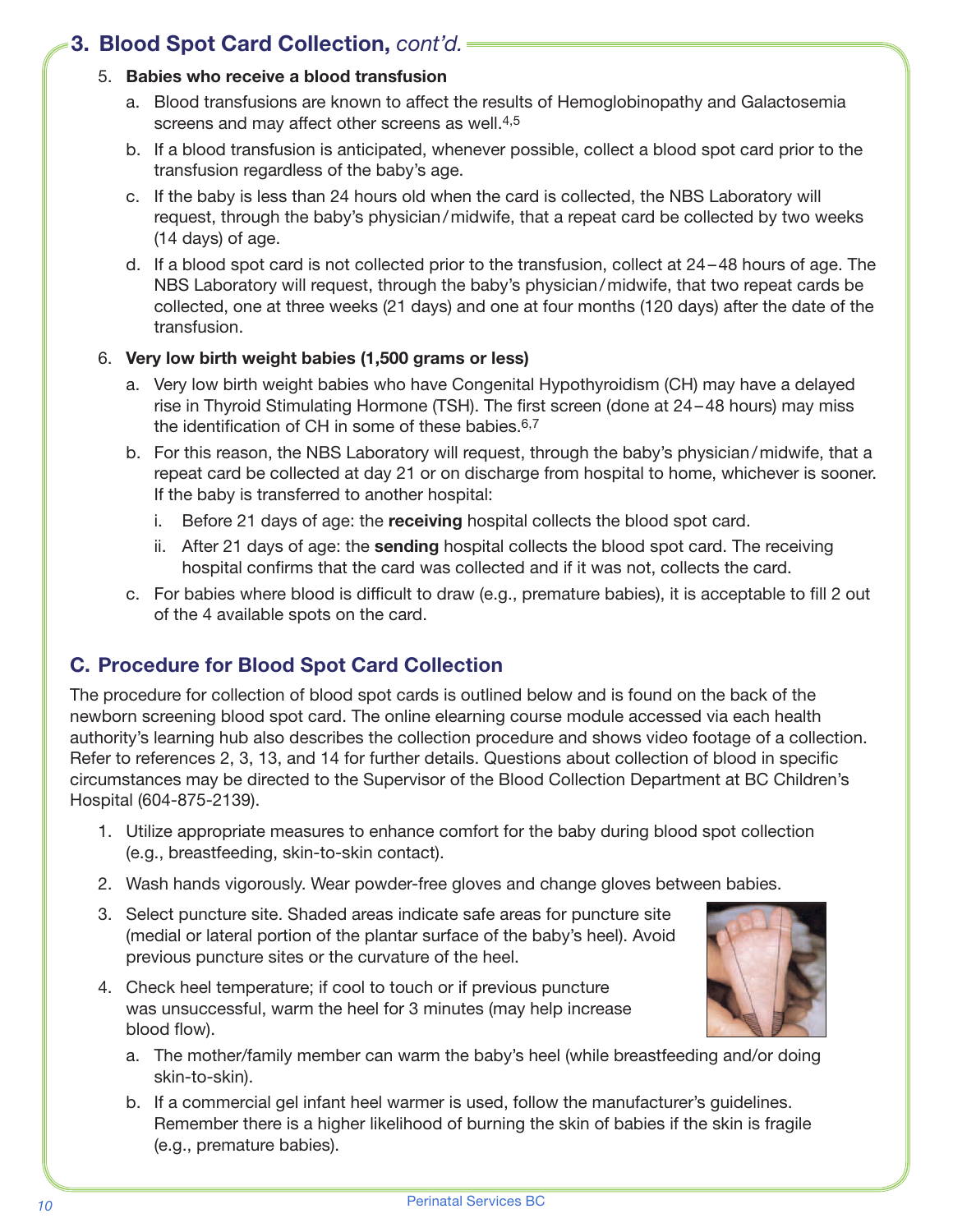- 5. Place the baby's leg lower than the heart (to increase venous pressure).
- 6. Cleanse puncture site with 70% isopropyl alcohol.\*
- 7. Allow heel to air dry.
- 8. Make puncture using sterile safety lancet or heel incision device with tip not longer than 2.0 mm (shorter for babies less than 1,500 grams in weight).

Incision devices are recommended as they make a standardized incision (better blood flow, less damage to the heel and fewer punctures required).

- 9. Wipe away the first drop of blood with a dry sterilized gauze pad (initial drop contains tissue fluids which might dilute the sample).
- 10. Allow a second, large drop of blood to form.
- 11. Touch the underside of the filter paper gently against the large drop of blood and, in one step, allow a sufficient quantity of blood to soak through and completely fill a preprinted circle.
	- a. Do not press the filter paper against the puncture site on the heel.
	- b. Do not layer successive drops of blood or apply blood more than once in the same collection circle.
	- c. Avoid touching or smearing spots.



#### Valid Blood Spot

(see Table 1 for examples of invalid blood spots)

- 12. Fill remaining circles with blood in the same manner as step 11, with successive drops of blood. If blood flow is diminished, repeat steps 3 to 8.
- 13. After blood has been collected, elevate the baby's foot and place a sterile gauze pad against the puncture site until the bleeding stops.
- 14. Allow blood spots to thoroughly air dry for at least three hours at ambient temperature (18° –25° Celsius) on a horizontal, nonabsorptive surface, away from direct heat and sunlight. Do not refrigerate.
- 15. Once dried, place blood spot cards into the sleeves provided. Place sleeves into an envelope and send to the Newborn Screening Laboratory, BC Children's Hospital, 4480 Oak Street, Room 2F27, Vancouver, BC, V6H 3V4 within 24 hours of collection. Ideally the envelope(s) will be transported through the inter-hospital shipping system, or a scheduled courier service, to ensure efficient and timely transportation, with receipt at the NBS Laboratory within 72 hours of collection. Using Canada Post is not recommended.

<sup>70%</sup> isopropyl alcohol is recommended as the antiseptic for the collection of blood spot specimens by the Clinical and Laboratory Standards Institute (CLSI). Do not use chlorohexadine as it may interfere with the testing.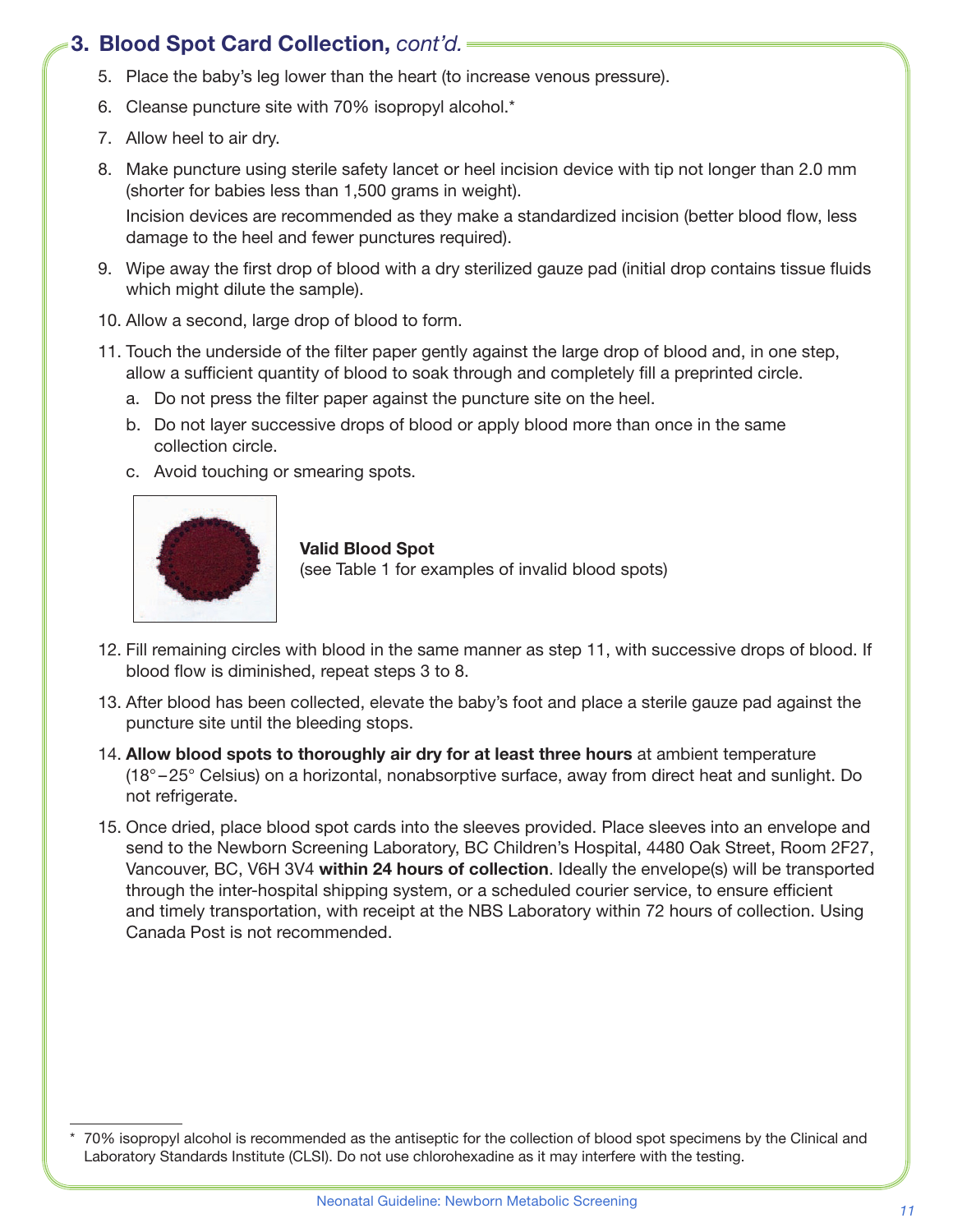# Table 1: Examples of Invalid Blood Spot Cards and Possible Causes

|                | <b>Example</b>                                            | <b>Possible Causes</b>                                                                                                                                                                                                                                                                                                                                                              |
|----------------|-----------------------------------------------------------|-------------------------------------------------------------------------------------------------------------------------------------------------------------------------------------------------------------------------------------------------------------------------------------------------------------------------------------------------------------------------------------|
| 1              | Specimen quantity insufficient for testing.               | Removing filter paper before blood has completely<br>filled the circle or before blood has soaked through to<br>second side.<br>Applying blood to filter paper with a capillary tube.<br>$\bullet$<br>Allowing filter paper to come into contact with gloved or<br>ungloved hands or substances such as hand lotion or<br>powder, either before or after blood specimen collection. |
| $\overline{2}$ | Specimen appears scratched or abraded.                    | • Applying blood with a capillary tube or other device.                                                                                                                                                                                                                                                                                                                             |
| 3              | Specimen not dry before transport.                        | Transporting specimen before drying for a minimum of<br>three hours.                                                                                                                                                                                                                                                                                                                |
| 4              | Specimen appears supersaturated.                          | • Applying excess blood to filter paper, usually<br>with a device.<br>• Applying blood to both sides of filter paper.                                                                                                                                                                                                                                                               |
| 5              | Specimen appears diluted, discoloured or<br>contaminated. | • Squeezing or "milking" of area surrounding the<br>puncture site.<br>Allowing filter paper to come into contact with gloved or<br>ungloved hands or substances such as alcohol, formula,<br>antiseptic solutions, water, hand lotions or powder, etc,<br>either before or after blood specimen collection.<br>Exposing blood spots to direct heat.                                 |
| 6              | Specimen exhibits serum rings.                            | Not wiping alcohol from puncture site before making<br>skin puncture.<br>• Allowing filter paper to come into contact with alcohol,<br>hand lotion, etc<br>Squeezing area around puncture site excessively.<br>Drying specimen improperly.<br>Applying blood to filter paper with capillary tube.                                                                                   |
| $\overline{7}$ | Specimen appears dotted or layered.                       | • Touching the same circle on filter paper to blood drop<br>several times.<br>Filling circle on both sides of filter paper.                                                                                                                                                                                                                                                         |
| 8              | No blood.                                                 | Failure to obtain blood specimen.                                                                                                                                                                                                                                                                                                                                                   |

Source: Simple Spot Check, modified with permission from Whatman.[9](#page-30-8) Information provided by the New York State Department of Health.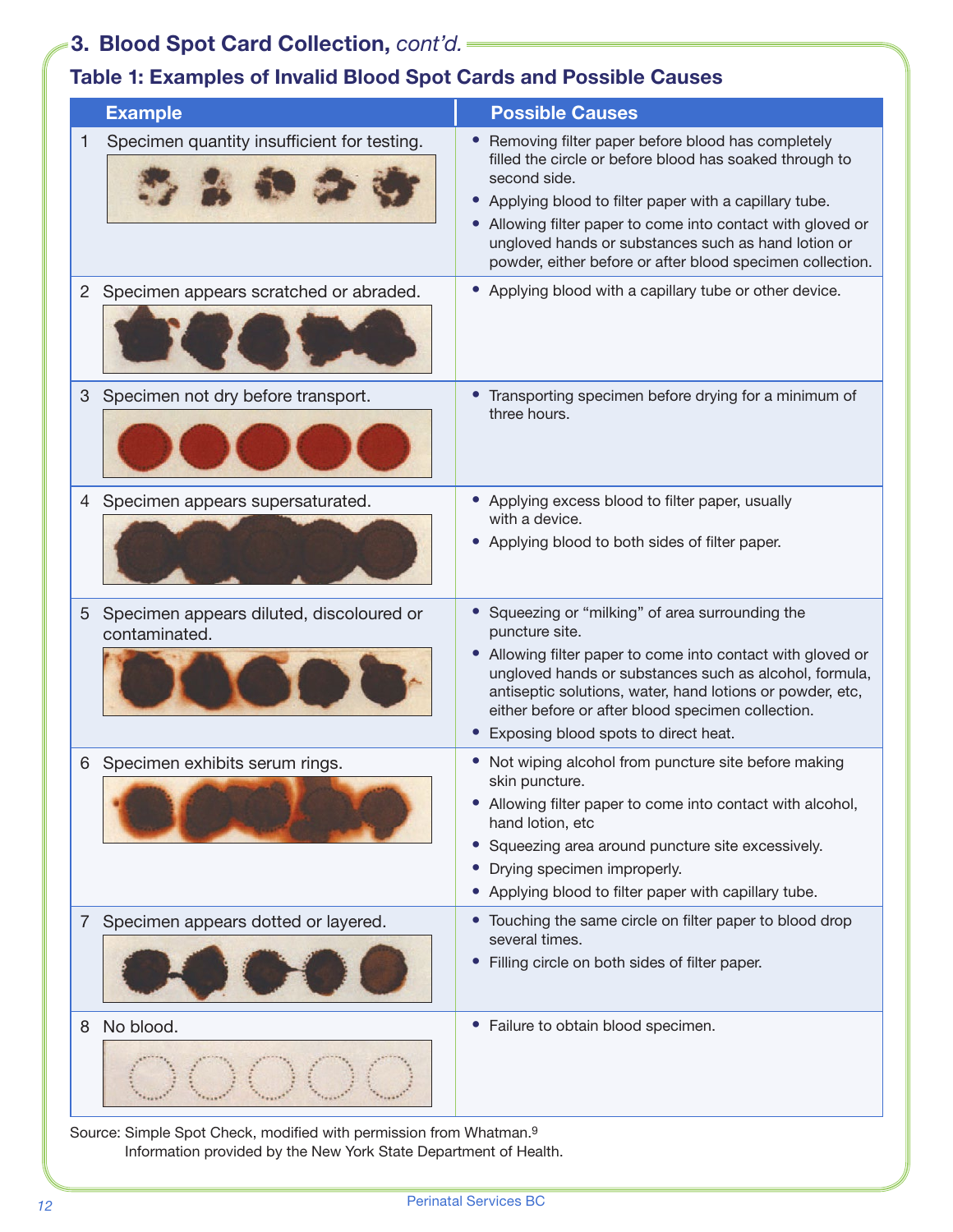## <span id="page-12-0"></span>4. Storage, Use, Retention, and Disposal of NBS Blood Spot Cards

## A. Storage, Retention, and Disposal

- 1. The storage, use, retention and disposal policy aligns with relevant provincial legislation and policies.
- 2. Blood spot cards are stored for 10 years. This is consistent with the period of time in which the card has any potential clinical use. After 10 years and upon direction provided by the Medical Director of the NBS Program, the cards are disposed of by incineration according to standard operating procedure for biohazardous materials.
- 3. Blood spot cards are stored in one of two secured locations: NBS Laboratory storage or offsite storage. Access to stored cards may only be requested by the Medical Director of the NBS Program and senior staff designated by the Medical Director. All staff that access stored cards have received training in data privacy.

#### B. Uses

The primary use of the blood spot card is to conduct blood tests for treatable disorders in order to achieve early diagnosis and improve health outcomes in children. All other uses of the blood spot card are secondary. Secondary uses are divided into clinical, research and other purposes.

- 1. Clinical Uses
	- a. Stored blood spot cards may be used for clinical uses such as:
		- i. Re-running a test in the event the first test result was not clear.
		- ii. Re-testing in the event of an unexplained illness or death of a baby/child.
		- iii. Laboratory quality control: reference range adjustments, investigation of possible false negative and/or false positive cases.
		- iv. Laboratory method improvements, test protocol refinement and development of new tests.
	- b. Release of the card for the follow up of an unexplained baby /child illness or death requires the consent of the parent(s) or legal guardian(s).
- 2. Research Uses

There is great potential to advance science and clinical care for newborns and children utilizing stored blood spots for health research. Public health research contributes to the public good through increased scientific knowledge. Therefore, residual blood spot cards may be used for health research.

The parent(s)/legal guardian/public is informed that blood spot cards may be used to conduct anonymous NBS research via the Parent Information Sheet (see [Appendix 1](#page-27-1)) and the BC Newborn Screening website. All research must be approved by a Clinical Research Ethics Board.

3. Other Uses

Newborn screening blood spot cards are occasionally required to be released if requested by Court order or other legislated authority for purposes such as a coroner or forensic investigation.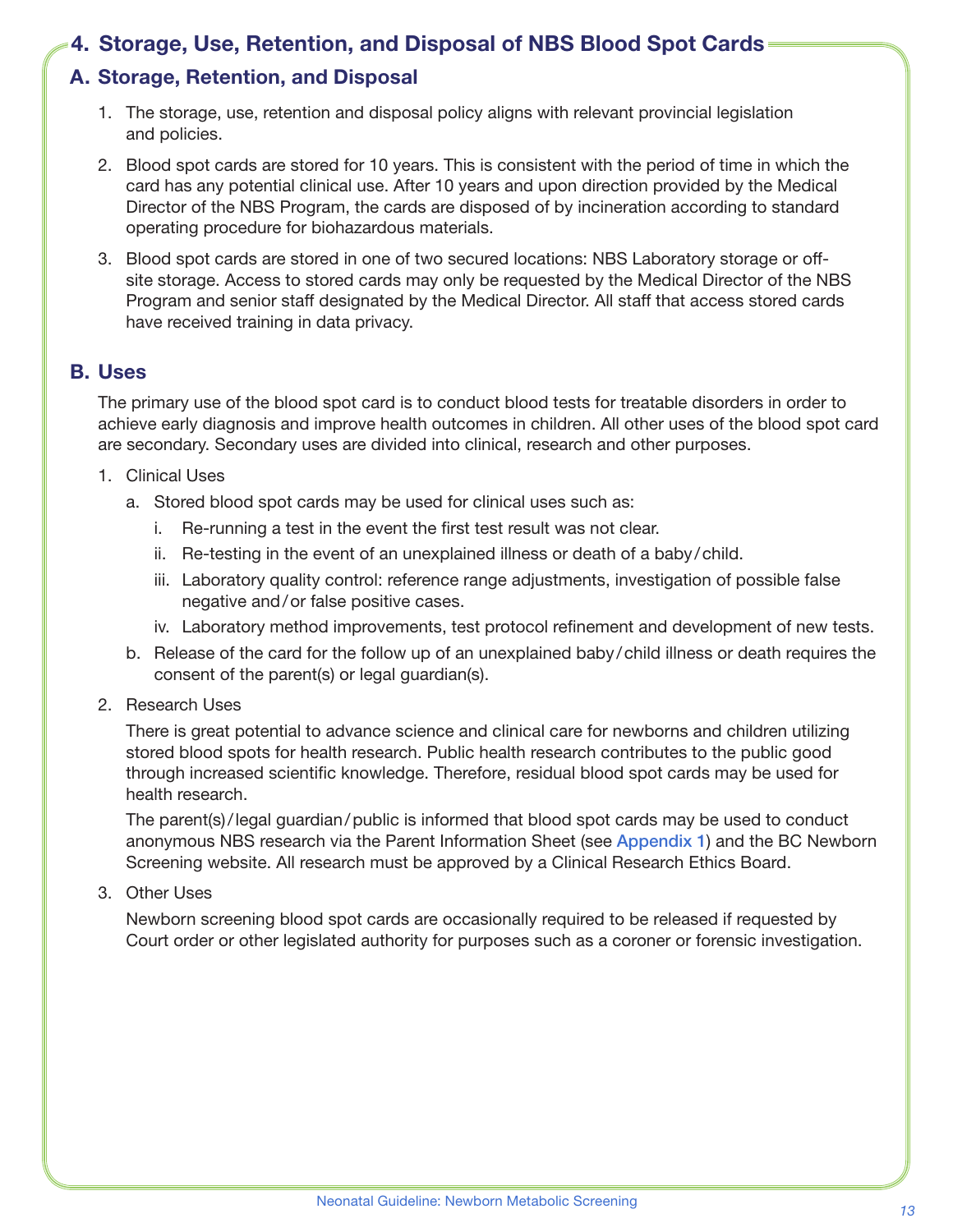## <span id="page-13-0"></span>4. Storage, Use, Retention, and Disposal of NBS Blood Spot Cards, *cont'd.*

## C. Duty to Inform

The statements around informing parents /legal guardians and the public are based on the principles of transparency, accountability and respect of privacy.

The parent(s)/legal guardian is provided with information about the storage, retention and uses of newborn screening blood spot cards via:

- 1. NBS Program Information Sheet: A Simple Blood Test Could Save Your Baby's Life (see [Appendix 1](#page-27-1))
- 2. NBS Program parent information summary perforated off of the blood spot card at time of collection.
- 3. NBS Program Website: [www.newbornscreeningbc.ca](http://www.newbornscreeningbc.ca)

## D. Opt-out Options

Parent(s)/legal guardian(s) have the option to request their baby's blood spot sample be destroyed after newborn screening testing is complete. They may also request the card be returned to them.

- 1. Parent(s)/legal guardians who wish to have their baby's blood card destroyed must:
	- a. Sign and send in a directive authorizing destruction of the card (see [Appendix 6](#page-28-1)) to the NBS Laboratory.
		- i. Both parent(s)/legal guardian(s) must sign the consent.
		- ii. If there is only one parent/legal guardian, the parent/legal guardian must attest to that fact.
	- b. Provide proof of identity (photocopy of driver's license or other government issued photo ID).
- 2. Parent(s)/legal guardian(s) who wish to have their baby's blood spot card (after being autoclaved\*) returned must:
	- a. Sign and send in a consent authorizing the release of the card (see [Appendix 7](#page-29-1)).
		- i. Both parents /legal guardians must sign the release.
		- ii. If there is only one parent/legal guardian, the parent/legal guardian must attest to that fact.
	- b. Provide proof of identity (photocopy of driver's license or other government issued photo ID).
	- c. Pick up the blood card in person from the NBS Laboratory.
		- i. Card must be picked up by at least one parent/legal guardian.

Note: Autoclaving the card is required to remove any potential biohazard but will make the card unusable for further biological testing. If the card is being requested for a medical investigation, the parent(s)/legal guardian(s) should discuss this with the Medical Director of the NBS Program.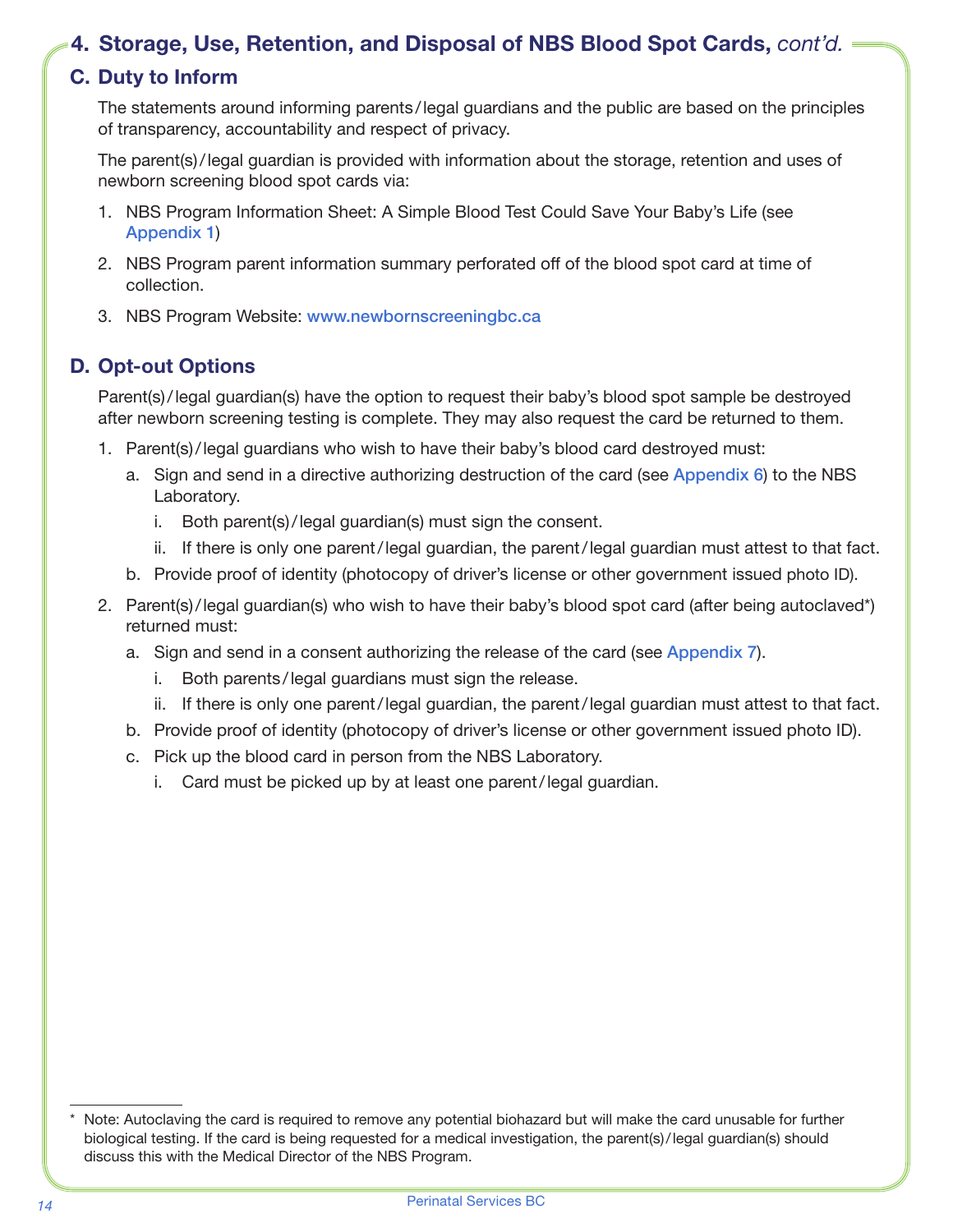# <span id="page-14-0"></span>5. Questions & Answers about Newborn Screening in BC

# Disorders Screened and Test Accuracy

## 1. What disorders does the newborn screen detect?

**BC's Newborn Screening Program screens for 24 disorders.** 

## Table 2: Disorders Screened

| <b>Grouping</b>                                 | <b>Metabolites Measured</b>       | <b>Disorder</b>                                        | Abbrev.               |  |  |  |
|-------------------------------------------------|-----------------------------------|--------------------------------------------------------|-----------------------|--|--|--|
| <b>Metabolic Disorders</b>                      |                                   |                                                        |                       |  |  |  |
| <b>Amino Acid Disorders</b>                     | <b>Amino Acids</b>                | Phenylketonuria                                        | <b>PKU</b>            |  |  |  |
|                                                 |                                   | Maple Syrup Urine Disease                              | <b>MSUD</b>           |  |  |  |
|                                                 |                                   | Citrullinemia                                          | <b>CIT</b>            |  |  |  |
|                                                 |                                   | Argininosuccinic Acidemia                              | <b>ASA</b>            |  |  |  |
|                                                 |                                   | Homocystinuria                                         | Hcy                   |  |  |  |
|                                                 |                                   | Tyrosinemia, Type 1                                    | Tyr 1                 |  |  |  |
|                                                 |                                   | Guanidinoacetate<br>Methyltransferase Deficiency       | <b>GAMT</b>           |  |  |  |
| <b>Fatty Acid</b><br><b>Oxidation Disorders</b> | Acylcarnitines                    | Medium-Chain Acyl-CoA<br>Dehydrogenase Deficiency      | <b>MCAD</b>           |  |  |  |
|                                                 |                                   | Long-Chain Hydroxyacyl-CoA<br>Dehydrogenase Deficiency | <b>LCHAD</b>          |  |  |  |
|                                                 |                                   | <b>Trifunctional Protein Deficiency</b>                | <b>TFP</b>            |  |  |  |
|                                                 |                                   | Very-Long Chain AcylCoA<br>Dehydrogenase Deficiency    | <b>VLCAD</b>          |  |  |  |
|                                                 |                                   | Carnitine Uptake Disorder                              | <b>CUD</b>            |  |  |  |
| Organic                                         | Acylcarnitines                    | Propionic Acidemia                                     | <b>PROP</b>           |  |  |  |
| <b>Acid Disorders</b>                           |                                   | Methylmalonic Acidemia                                 | <b>MUT</b>            |  |  |  |
|                                                 |                                   | <b>Cobalamin Disorders</b>                             | Cbl A, B              |  |  |  |
|                                                 |                                   | Glutaric Aciduria, Type 1                              | GA <sub>1</sub>       |  |  |  |
|                                                 |                                   | <b>Isovaleric Acidemia</b>                             | <b>IVA</b>            |  |  |  |
| Galactosemia                                    | <b>GALT</b> enzyme activity       | Galactosemia                                           | <b>GALT</b>           |  |  |  |
| <b>Endocrine Disorders</b>                      | Thyroid stimulating hormone (TSH) | Congenital Hypothyroidism                              | <b>CH</b>             |  |  |  |
|                                                 | 17OH-progesterone (1st tier)      | <b>Congenital Adrenal</b>                              | <b>CAH</b>            |  |  |  |
|                                                 | Steroid panel (2nd tier)          | Hyperplasia                                            |                       |  |  |  |
| Hemoglobinopathies                              | Hemoglobin HPLC                   | <b>Sickle Cell Disease</b>                             | <b>HbSS</b>           |  |  |  |
|                                                 |                                   | Sickle Cell/Hemoglobin C                               | <b>HbSC</b>           |  |  |  |
|                                                 |                                   | Sickle Cell/β-thalassemia                              | HbS/<br>$\beta$ -thal |  |  |  |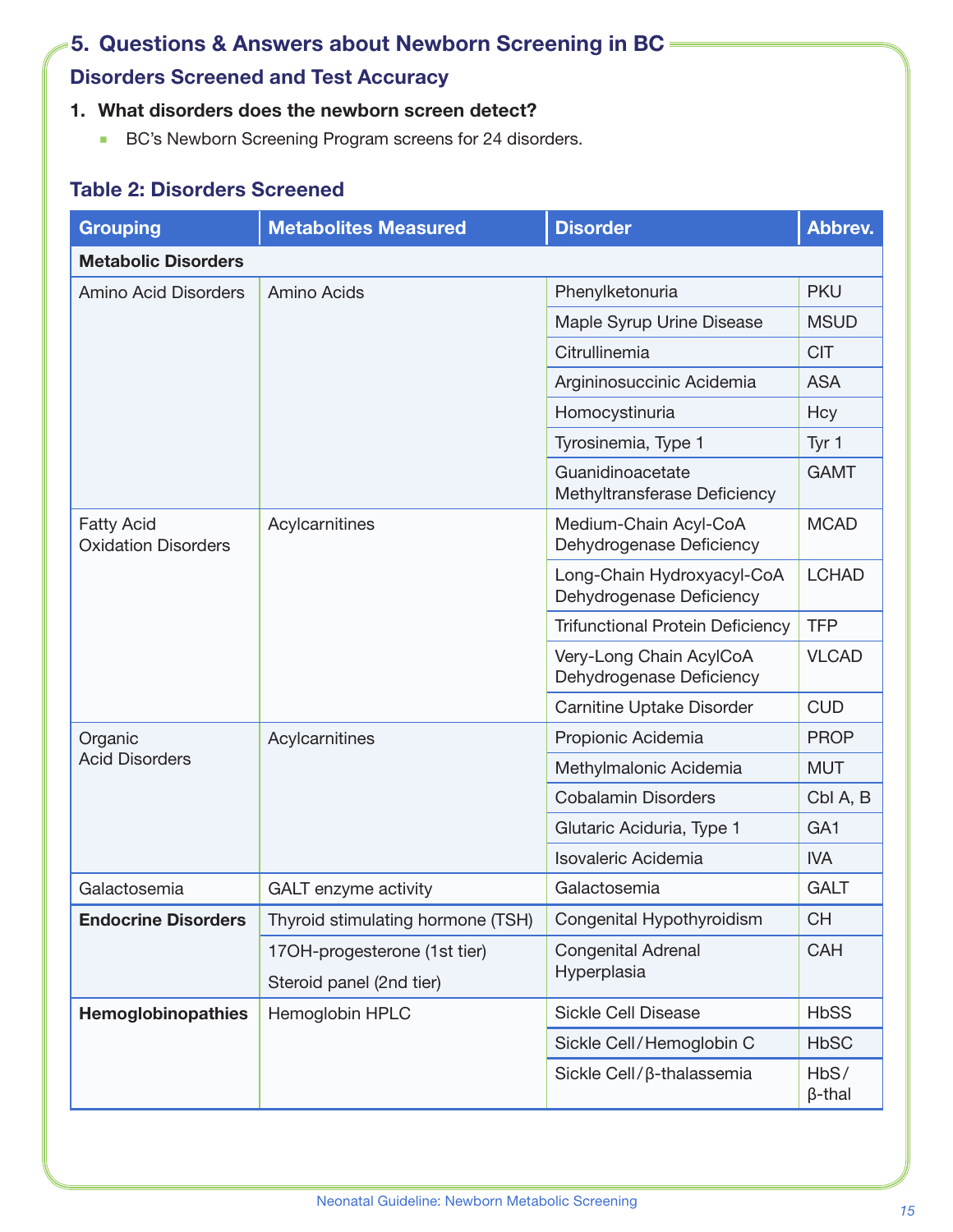| <b>Grouping</b>        | <b>Metabolites Measured</b>                    | <b>Disorder</b>        | Abbrev.   |
|------------------------|------------------------------------------------|------------------------|-----------|
| <b>Cystic Fibrosis</b> | Immunoreactive trypsinogen (IRT)<br>(1st tier) | <b>Cystic Fibrosis</b> | <b>CF</b> |
|                        | CFTR mutation panel<br>(2nd tier)              |                        |           |

#### 2. Why screen for these disorders and not others?

- The disorders on the screening panel were selected by the Newborn Screening Advisory Committee of BC following an evidence-based review process.
- **Factors considered in the decision process included: incidence and seriousness of the disorder,** evidence of improved health outcomes with early detection, test performance (accuracy and reliability), availability of confirmatory testing and follow-up treatment.
- The Newborn Screening Advisory Committee will review the panel of screening tests periodically and recommend changes as new tests and/or information about disorders becomes available.

#### 3. What are the possible results of a newborn screen?

- "Negative screen" for all disorders. The NBS Laboratory will send a "negative screen" report to the physician/midwife listed on the blood spot card and to the baby's birth hospital.
- "Repeat sample requested". The NBS Laboratory will send a report to the physician/midwife listed on the blood spot card to request a repeat sample. A copy of the report will be sent to the baby's birth hospital. Usual reasons are:
	- Baby was less than 24 hours old at the time of collection;
	- Baby was less than 1,500 grams at birth;
	- Baby had a blood transfusion prior to collection of the sample; or
	- **Sample was unsatisfactory.**
- **•** "Positive screen" for one of the disorders. A positive screen does not mean that the baby has a disorder, but only that further testing is required. See question #4.
- Baby is a "CF carrier" or has a Hemoglobinopathy "trait." See questions #5 and #6.

#### 4. What is the process if a baby has a "positive screen" for one of these disorders?

- The NBS Laboratory will contact the baby's physician/midwife by phone to discuss the positive screen and coordinate the next steps.
- Generally, the physician/midwife will be asked to contact the family to assess the clinical state of the baby and organize the repeat testing. Contact information for an appropriate specialist on-call will also be provided in cases in which there are immediate clinical concerns.
- The NBS Laboratory will contact the baby's physician/midwife with the repeat testing results as soon as they are available and will coordinate referral to the appropriate clinical specialty if the repeat results are positive.

#### 5. What is the process if a baby is identified as a Cystic Fibrosis (CF) carrier or as having a Hemoglobinopathy trait?

- **Screening for Cystic Fibrosis and hemoglobinopathies may identify a baby that is a CF carrier or** has a Hemoglobinopathy trait.
- It is important for the parents to know if the baby is a CF carrier or has a Hemoglobinopathy trait so they can: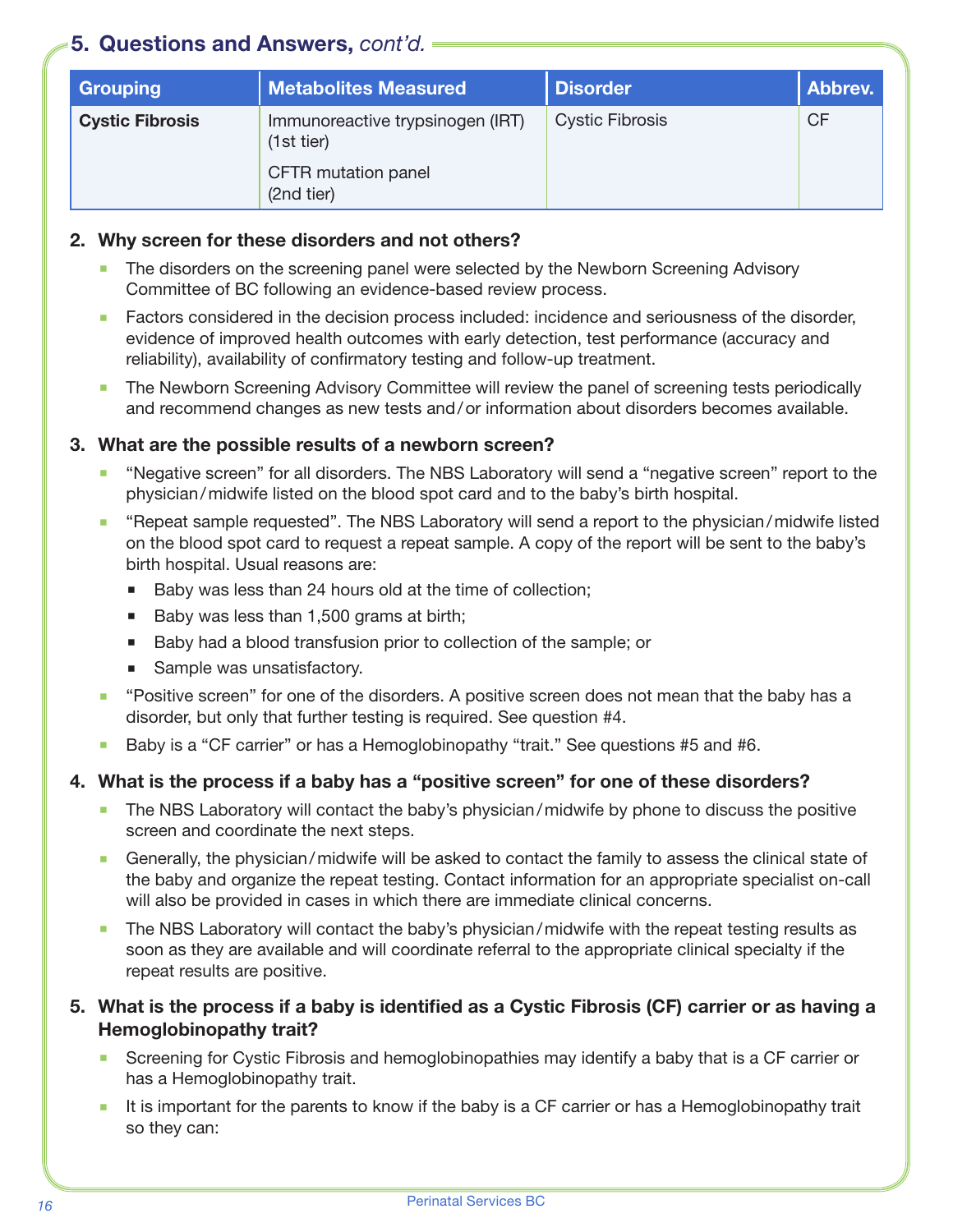- Decide whether they wish to be tested to determine their own carrier status. If the baby is a CF carrier or has a Hemoglobinopathy trait, one parent is almost certainly a carrier. There is a small risk that both parents are carriers which would have implications for future pregnancies.
- **Tell their child later in life. His or her future partner can choose to have testing to identify the** couple's chances of having a baby with CF, or a clinically significant Hemoglobinopathy.
- Resources are available to assist in counseling families with regards to these issues. Referral to the Medical Genetics departments (Vancouver and Victoria) (see question #6) for genetic counseling may also be appropriate under some circumstances.

#### 6. If parents wish to have carrier testing for CF or Hemoglobinopathy, what is the process?

- Pre-test counselling and testing can be done or arranged by the physician/midwife.
- If parents wish additional genetic counselling, the physician/midwife may refer them to the Provincial Medical Genetics Program in Vancouver (604-875-2157) or Vancouver Island Medical Genetics in Victoria (250-727-4461).
- Questions from the family's physician/midwife about carrier testing and the interpretation of results may be directed to a genetic counsellor in one of the Medical Genetics clinics listed above.

#### <span id="page-16-0"></span>7. Will the newborn screening test identify disorders other than the 24 targeted disorders?

- Nine secondary disorders that are not primary targets of the screening program may be identified as "by-products" of the screening process:
	- a. Amino Acid Disorders
		- i. Hypermethioninemia (MET)
		- ii. Citrin Deficiency (CIT II)
		- iii. Mild Hyperphenylalaninemia (H-Phe)
		- iv. Biopterin Biosynthesis Defects (BIOPT BS)
		- v. Biopterin Recycling Defects (BIOPT REC)
	- b. Organic Acid Disorders
		- i. Cobalamin C/D (Cbl C/D)
		- ii. 2-methylbutyrylglycinuria (2MBG)
	- c. Fatty Acid Oxidation Disorders
		- i. Multiple Acyl-CoA Dehydrogenase Deficiency (MAD)
	- d. Hemoglobinopathies
		- i. Variant Hemoglobinopathies (Var Hb)

#### 8. How accurate are the newborn screening tests?

- The testing accuracy varies between disorders but the testing protocols have been designed to maximize sensitivity (proportion of cases detected) and positive predictive value (PPV: percentage of babies with a positive screen that truly have the disorder).
- Some tests have multiple "tiers" of testing where a rapid first tier is completed on all samples to identify those at greatest risk for a disorder, and a more complicated second tier test is then performed to identify those with a false positive result on the first test.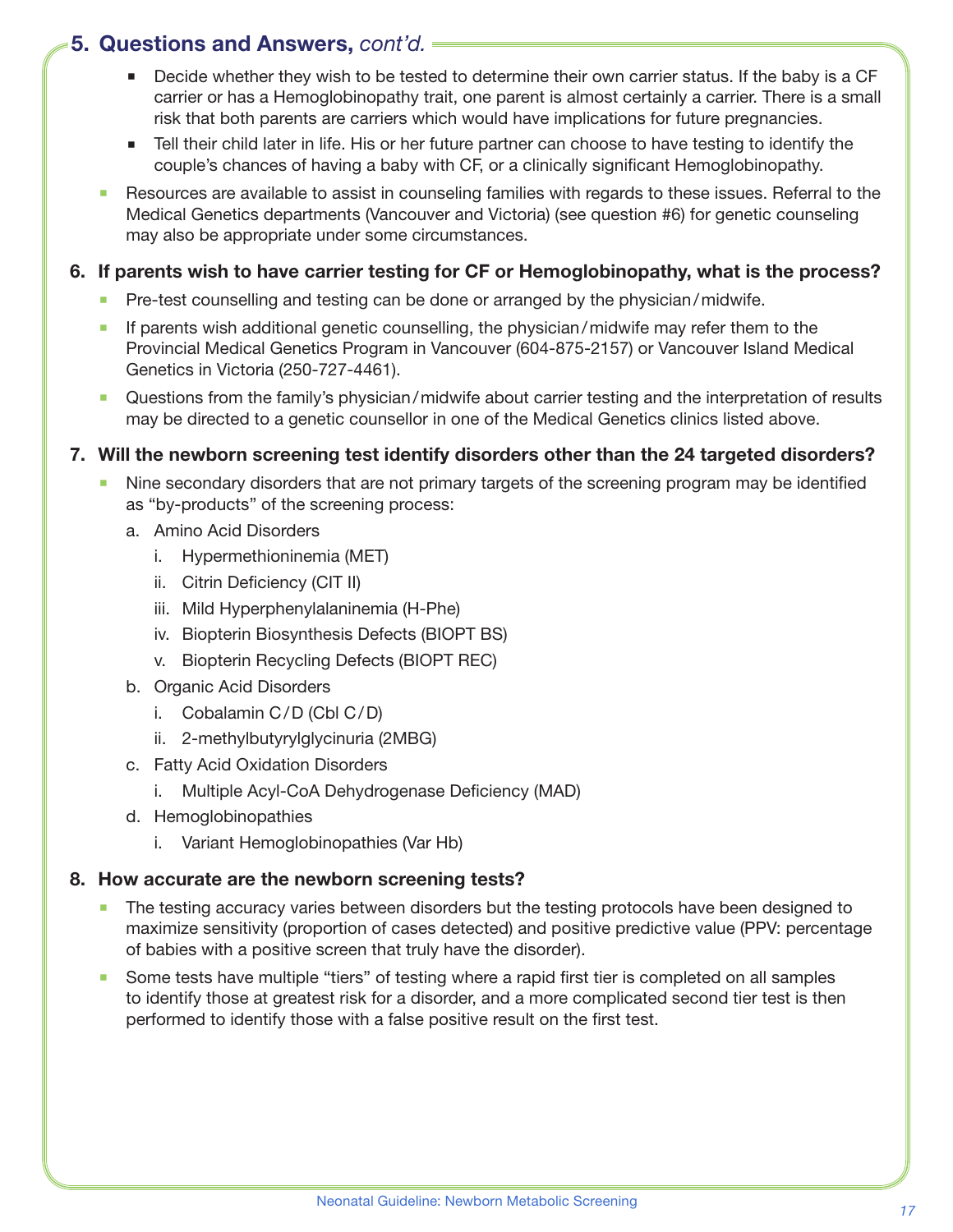## Table 3:

# Sensitivity and Positive Predictive Value of Newborn Screens for Each Disorder\*

| <b>Disorder</b>                                        | <b>Abbrev</b>   | # Tiers        | <b>Sensitivity</b> | <b>Positive Predictive</b><br><b>Value (PPV)</b> |  |
|--------------------------------------------------------|-----------------|----------------|--------------------|--------------------------------------------------|--|
| <b>Metabolic Disorders</b>                             |                 |                |                    |                                                  |  |
| <b>Amino Acid Disorders</b>                            |                 |                |                    |                                                  |  |
| Phenylketonuria                                        | <b>PKU</b>      | 1              | 99%                | 70%                                              |  |
| Maple Syrup Urine Disease                              | <b>MSUD</b>     | $\overline{2}$ | 95%                | 30%                                              |  |
| Citrullinemia                                          | <b>CIT</b>      | 1              | 99%                | $~10\%$                                          |  |
| Argininosuccinic Acidemia                              | <b>ASA</b>      | 1              | 99%                | $~10\%$                                          |  |
| Homocystinuria/Hypermethioninemia                      | Hcy             | $\overline{2}$ | 80%                | 65%                                              |  |
| Tyrosinemia, Type 1                                    | Tyr 1           | 1              | 99%                | $~100\%$                                         |  |
| Guanidinoacetate Methyltransferase<br>Deficiency       | <b>GAMT</b>     | 3              | 99%                | Unknown                                          |  |
| <b>Fatty Acid Oxidation Disorders</b>                  |                 |                |                    |                                                  |  |
| Medium-Chain Acyl-CoA<br>Dehydrogenase Deficiency      | <b>MCAD</b>     | 1              | 99%                | 70%                                              |  |
| Long-Chain Hydroxyacyl-CoA<br>Dehydrogenase Deficiency | <b>LCHAD</b>    | 1              | $~105\%$           | 90%                                              |  |
| <b>Trifunctional Protein Deficiency</b>                | <b>TFP</b>      | 1              | $~105\%$           | 90%                                              |  |
| Very-Long Chain Acyl-CoA<br>Dehydrogenase Deficiency   | <b>VLCAD</b>    | 1              | 98%                | 30%                                              |  |
| <b>Carnitine Uptake Disorder</b>                       | <b>CUD</b>      | 1              | 60%                | 30%                                              |  |
| <b>Organic Acid Disorders</b>                          |                 |                |                    |                                                  |  |
| Propionic Acidemia                                     | <b>PROP</b>     | $\overline{2}$ | 98%                | 75%                                              |  |
| Methylmalonic Acidemia                                 | <b>MUT</b>      | $\overline{2}$ | 98%                | 75%                                              |  |
| <b>Cobalamin Disorders</b>                             | Cbl A, B        | $\overline{2}$ | 98%                | 75%                                              |  |
| Glutaric Aciduria, Type 1                              | GA <sub>1</sub> | $\mathbf{1}$   | 80%                | 60%                                              |  |
| Isovaleric Acidemia                                    | <b>IVA</b>      | $\overline{c}$ | 98%                | 50%                                              |  |
| <b>Other</b>                                           |                 |                |                    |                                                  |  |
| Galactosemia                                           | <b>GALT</b>     | $\mathbf{1}$   | 99%                | 20%                                              |  |
| <b>Cystic Fibrosis</b>                                 | CF              | 3              | 95%                | 15%                                              |  |

<sup>\*</sup> Sensitivity and positive predictive values estimated from BC empirical data (where available) or literature values for equivalent methods.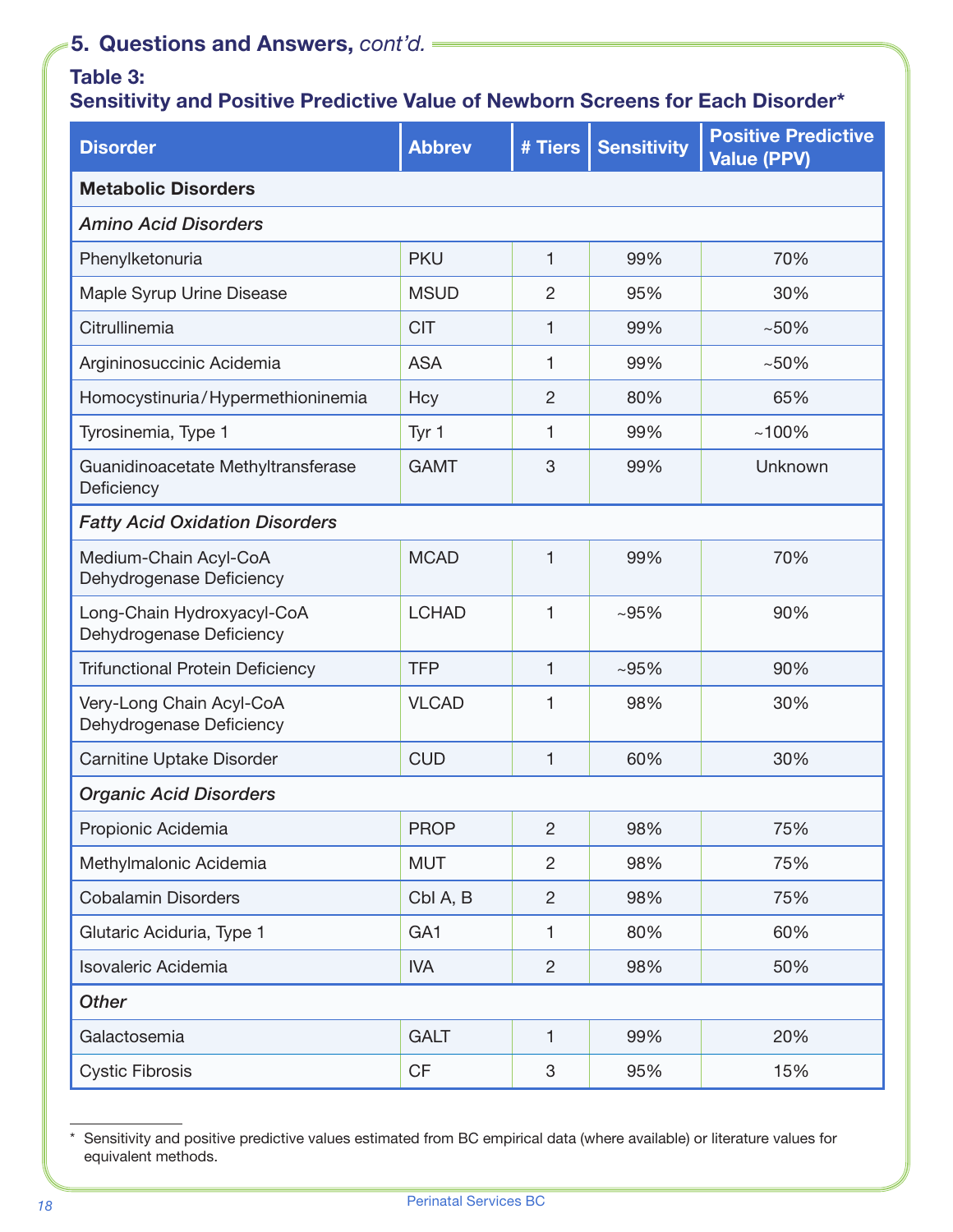| <b>Disorder</b>                                                 | <b>Abbrey</b> |   | # Tiers   Sensitivity | <b>Positive Predictive</b><br><b>Value (PPV)</b> |
|-----------------------------------------------------------------|---------------|---|-----------------------|--------------------------------------------------|
| <b>Endocrine Disorders</b>                                      |               |   |                       |                                                  |
| Congenital Hypothyroidism                                       | СH            |   | $~100\%$              | 50%                                              |
| Congenital Adrenal Hyperplasia                                  | <b>CAH</b>    | 2 | 99%                   | 30%                                              |
| <b>Hemoglobinopathies (Sickle Cell &amp; Related Disorders)</b> |               |   |                       |                                                  |
| Sickle Cell Disease                                             | <b>SCD</b>    |   | $~109\%$              | $~10-85\%$                                       |

## Consent for Newborn Screening

#### 9. Is newborn screening mandatory?

- Newborn screening is considered "standard of care" and is recommended for all babies born in BC.
- Newborn screening is not mandatory. Parents or the legal guardian may decline screening after having received information on the purpose and benefits of the screening (see "Informed Refusal" process outlined in this guideline).
- Note: A surrogate mother will not likely have completed the papers to be the legal guardian by the time blood is collected for the newborn screening tests. Consult your health authority policy and/or risk management department as to the acceptability of a surrogate mother signing the refusal form if legal documentation is not in place.
- Information about newborn screening is available in several languages on the website: [www.newbornscreeningbc.ca](http://www.newbornscreeningbc.ca).

## Timing of Blood Spot Card Collection

#### 10.What is the best time to collect blood spot cards for newborn screening?

- Blood spot cards are best collected prior to discharge and between 24 and 48 hours of age (preterm and term babies). This is the optimal time for analysis, and it is also the most efficient for the family and the medical system. If collection is not completed during this time, collection should be done no later than 7 days of age in order to ensure early detection of these treatable disorders.
- If a baby is discharged from hospital prior to 24 hours of age, an initial card is still collected before discharge because over 80% of the disorders screened can still be identified from this early collection, and thus can help prevent imminent life threatening events. A second card is collected by 2 weeks (14 days) of age, which optimizes detection for those disorders which cannot be reliably detected until after 24 hours of age (PKU, CF, Hcy).

#### 11.Is it too late to collect a specimen if the baby is older than 7 days old?

 No, newborn screening can still be done, but the sensitivity of some of the screening tests will be reduced if the sample is collected at greater than 4 weeks of age.

#### 12.Must the baby have started feeding before collecting the specimen?

 No, as long as the specimen was collected after 24 hours, the screen will detect the conditions regardless of whether the baby has started feeding (breast/bottle) or is on Total Parenteral Nutrition (TPN) or intravenous fluids.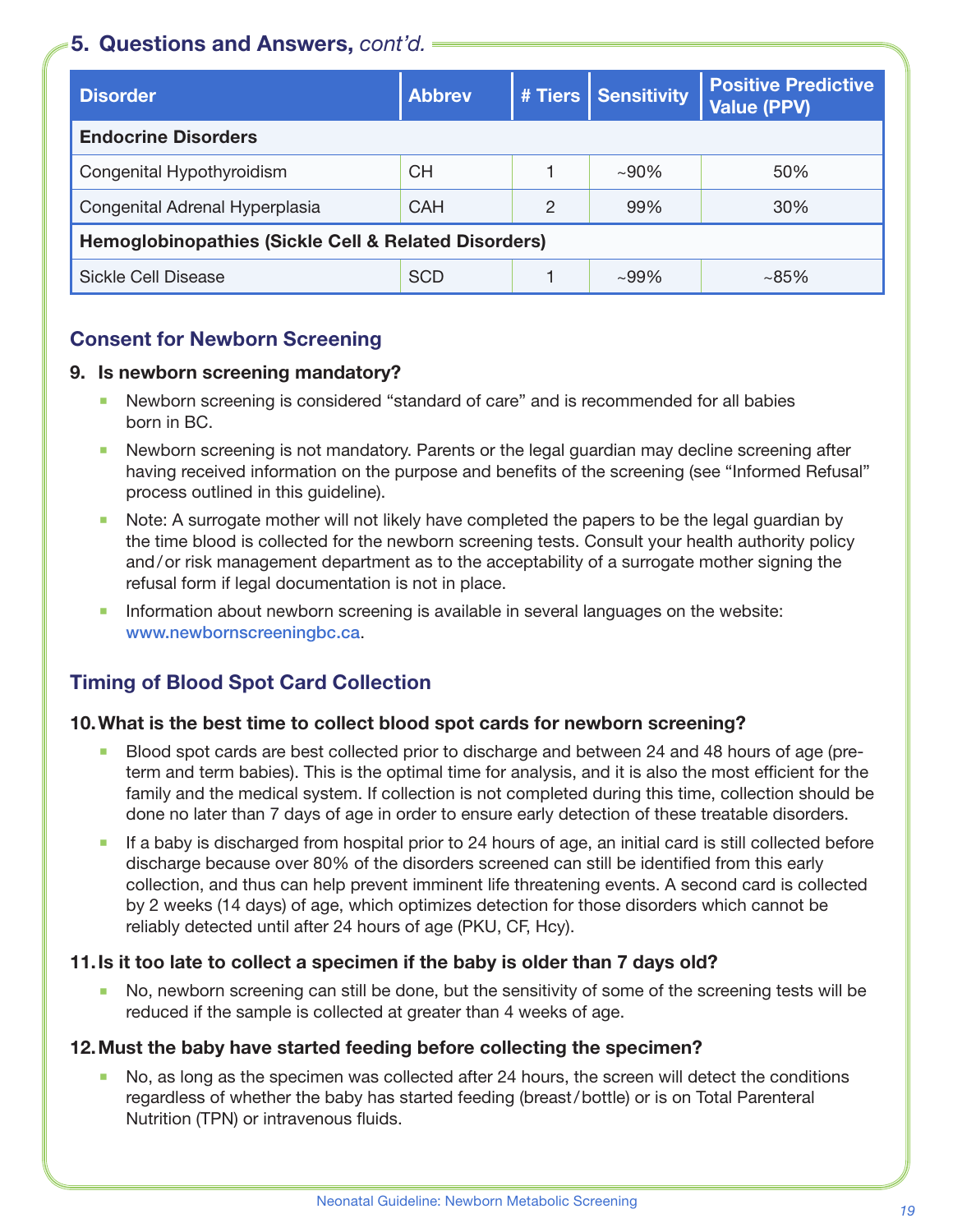#### 13.What if the baby has had a blood transfusion?

- **Blood transfusions are known to affect the results of Hemoglobinopathy and Galactosemia screens** and may affect other screens as well.[4](#page-30-4)[,5](#page-30-5)
- If a blood transfusion is anticipated, whenever possible, collect a blood spot card prior to the transfusion regardless of the baby's age.
- If the baby is less than 24 hours old when the card is collected, the NBS Laboratory will request, through the baby's physician/midwife, that a repeat card be collected by two weeks (14 days) of age.
- If a blood spot card is not collected prior to the transfusion, collect at  $24-48$  hours of age. The NBS Laboratory will request, through the baby's physician/midwife, that two repeat cards be collected, one at three weeks (21 days) and one at four months (120 days) after the date of the transfusion.

#### 14.What if the baby is less than 1,500 grams at birth?

- Very low birth weight babies who have Congenital Hypothyroidism (CH) may have a delayed rise in Thyroid Stimulating Hormone (TSH). The first screen (done at 24–48 hours) may miss the identification of CH in some of these babies.<sup>[6](#page-30-6)[,7](#page-30-7)</sup>
- For this reason, the NBS Laboratory will request, through the baby's physician/midwife, that a repeat card be collected at day 21 or on discharge from hospital, whichever is sooner.
- For babies where blood is difficult to draw (e.g., premature infants), it is acceptable to fill 2 out of the 4 available spots on the card.

#### 15.Does the baby have to return to the hospital of birth to have a repeat specimen collected?

No, the baby can go to any birthing hospital laboratory in British Columbia.

#### 16.For babies discharged from hospital at less than 24 hours of age, what is the benefit of collecting the blood spot card in hospital if a second card is required anyway?

- The first blood screen will identify over 80% of disorders and will help to prevent life threatening events such as severe or potentially fatal bacterial infections in babies with Galactosemia or significant metabolic crises in babies with Medium-Chain Acyl-CoA Dehydrogenase Deficiency (MCAD), Very-Long Chain AcylCoA Dehydrogenase Deficiency (VLCAD) or Maple Syrup Urine Disease (MSUD).
- The 2nd screen optimizes detection of Phenylketonuria (PKU), Cystic Fibrosis (CF) and Homocystinuria (Hcy) which are time sensitive and cannot be reliably detected until 24 hours or more after birth.

#### 17.Why not defer testing and have the parent(s)/guardian return to the hospital lab to have the blood spot card collected later?

 A pilot study at BC Women's Hospital to trial deferral of testing revealed that up to 8 percent of parents did not return with their baby to the hospital for blood collection. Many parents find it difficult to return to the lab shortly after discharge with their baby, despite their best intentions. If a second sample is never collected, at least the baby will have received most of the benefits of screening.

#### 18.What if parents do not wish to have their baby tested prior to discharge from hospital?

 Provide the parent(s)/guardian information about the rationale for collecting blood prior to discharge and the risks if newborn screening is not done.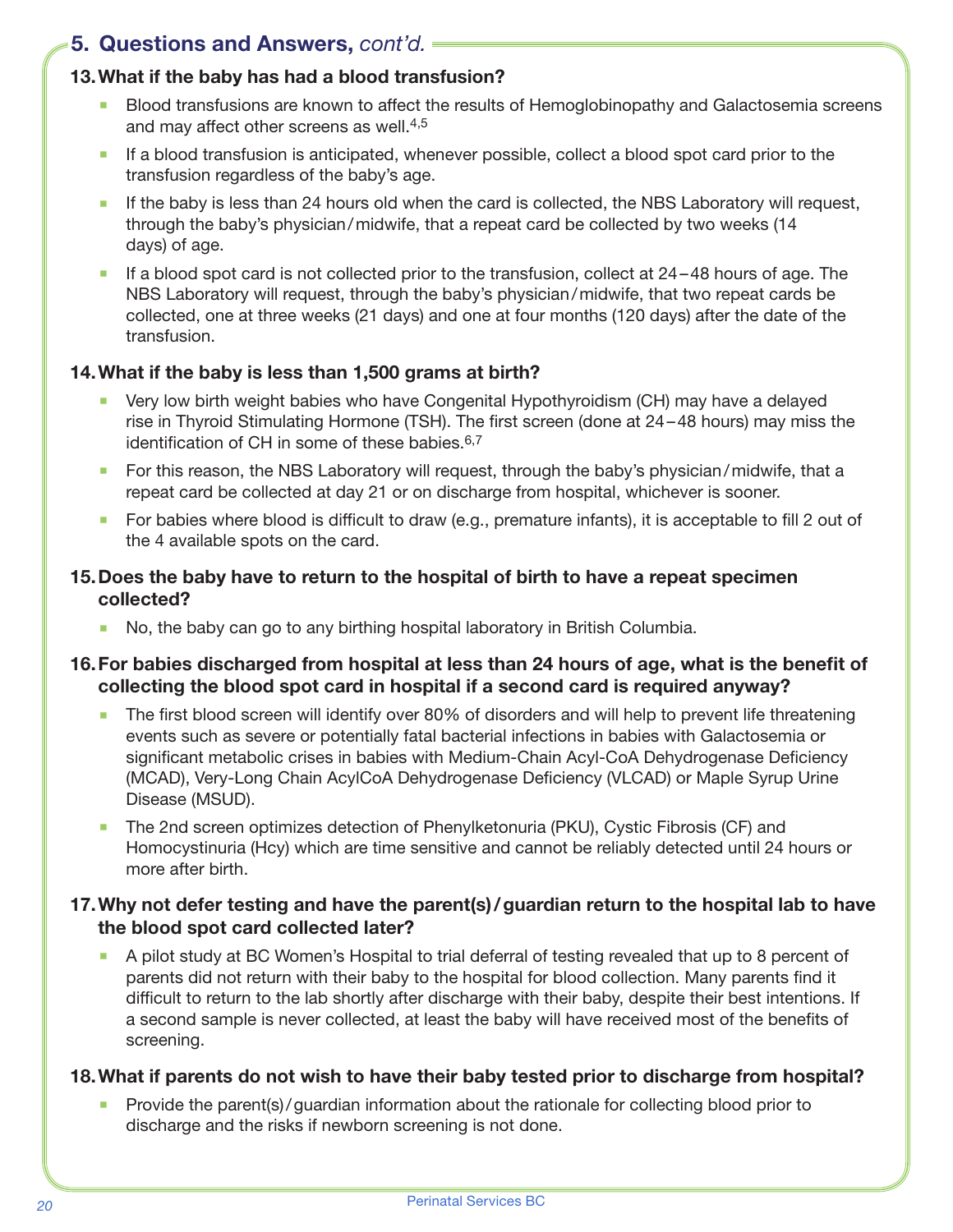- If they still decline collection of the card prior to discharge from hospital, have them sign the "Informed Deferral: Newborn Screening" Form (see [Appendix 4](#page-26-1)) and make arrangements for them to have a blood card collected after discharge.
- **Exceptions to collection of two blood spot cards may apply if a health authority/hospital has a** standard process in place to follow-up after discharge to ensure a blood spot card is collected or if the baby is under the care of a midwife and the midwife is able to collect the blood spot card at home or arrange for the family to go to a birthing hospital outpatient lab within the recommended timeframe of 24–48 hours of age. See [Appendix 5](#page-27-1) in this guideline for information about setting up a deferral process.

Note: If an initial blood spot card is collected, the NBS Laboratory will track that a follow-up card(s) is collected (if required). If an initial card is never collected, the NBS Laboratory is unable to identify or track babies for screening.

#### Refusal of Newborn Screening

#### 19.What if parents do not wish to have their baby screened at all?

- Ask the parent(s)/guardian to read the brochure "A simple blood test could save your baby's life" (available in multiple languages at w[ww.newbornscreeningbc.ca](http://www.newbornscreeningbc.ca)).
- Discuss the benefits of newborn screening and answer questions /address concerns. Often, their reservations are due to lack of understanding and can be easily resolved.
- **If they still decline screening, have them sign the "Informed Refusal: Newborn Screening" form.**
- Retain a copy of the signed form in the baby's health record and send a copy to the baby's physician/midwife and to the NBS Laboratory (fax: 604-875-3836).

## Storage, Use, Retention, and Disposal of Blood Spot Cards

#### 20.What happens to the blood spot card after the newborn screening tests are done?

- After the tests are done, a very small amount of dried blood is left on the card. The amount left depends on how much blood was collected and whether more tests were needed to make sure the results were accurate. The amount left is usually smaller than a dime.
- The BC Newborn Screening Program stores the cards with the leftover blood sample for 10 years in one of two secure locations: BC Children's Hospital NBS laboratory storage or off-site storage. Blood spot cards may only be requested from storage by the Medical Director of the NBS Program and senior staff designated by the Medical Director. All staff that access stored cards have received training in data privacy. After 10 years and upon direction provided by the Medical Director of the NBS Program, the cards are disposed of by incineration according to standard operating procedure for biohazardous materials.

#### 21.Why keep blood spot cards after the newborn screening tests are done?

- Blood spot cards are kept for clinical purposes such as:
	- Re-running a test in the event the first test result was not clear. This means the test can be repeated without having to get another blood sample from the baby.
	- Trying to find the reason for a health problem that has developed later in a child's life or trying to find the cause of an unexplained illness or death of a baby/child. Sometimes testing the leftover blood spot sample will help to find the cause.
	- Checking the quality of testing done by the laboratory to make sure that results are accurate.
	- **Developing better tests for the disorders currently screened or for developing new tests to** screen for other treatable disorders.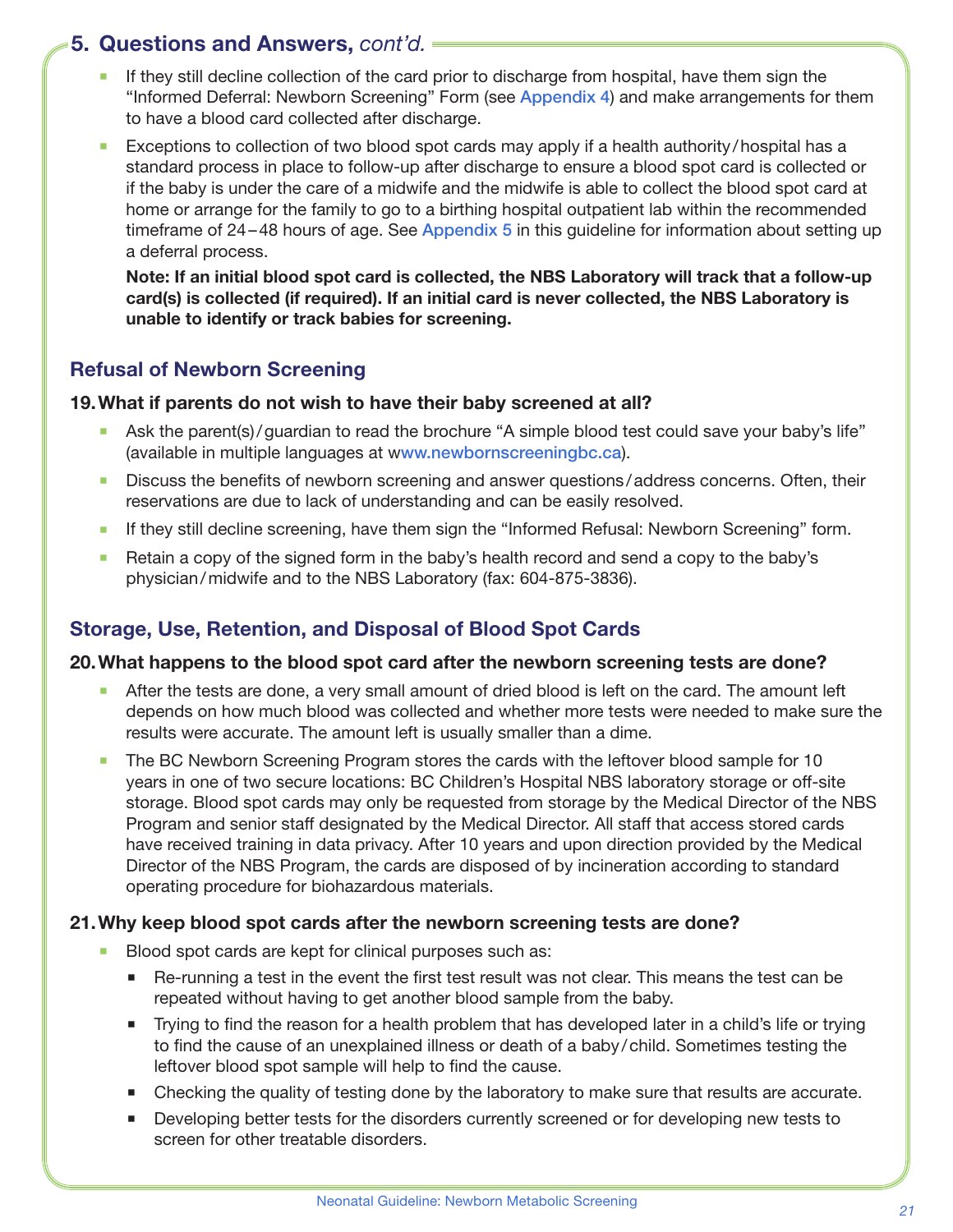#### 22.Are blood spot cards ever used for health research?

- Yes, a few studies have been conducted on stored blood spots. In all cases, stored blood spot samples were anonymized, meaning that all the information that identifies the baby (e.g., name, PHN and date of birth) was removed to protect privacy in accordance with the Freedom of Information and Protection of Privacy Act (FOIPPA). All research projects have been approved by a Clinical Research Ethics Board (CREB) to ensure high ethical standards.
- There is great potential to advance science and clinical care for newborns and children utilizing stored blood spots for health research. Public health research contributes to the public good through increased scientific knowledge.

#### 23.Are baby's blood spot cards ever released to third parties?

 Blood spot cards are treated the same as hospital records or medical files held by doctors and hospitals in relation to the powers of the Court. On rare occasions the Court or other legislative authority (e.g., Coroner's Act) may order access to a blood spot card or related information. Without legislated authority, blood spot cards are not released to third parties.

#### 24. Can a baby have the newborn screening tests done but not have the leftover blood card stored with the BC Newborn Screening Program?

- Yes. Parents/legal guardians who do not wish their baby's blood spot card to be stored with the BC Newborn Screening Program may request to have the card destroyed.
- Parents /legal guardians who wish to have their baby's blood spot card destroyed must sign a form called a "Directive to Destroy Leftover Newborn Screening Blood Samples" (see [Appendix 6](#page-28-1)). The signed form is sent to the BC Children's Laboratory with proof of identity.
- Once a directive to destroy a card is received, the NBS laboratory separates the filter paper containing the blood spots from the blood spot card. The filter paper and blood spots are destroyed. A letter is sent to the parents /legal guardians to tell them the blood spots have been destroyed. Destroying the card means that the card will no longer be available for any purpose, including further tests if the baby or child develops an illness later in life.
- Both parents /legal guardians must sign the request to destroy their baby's card. If the baby has only one parent/legal guardian, that parent/legal guardian must sign the form to say they are the only parent/legal guardian.
- Occasionally, parents /legal guardians may request to have their baby's blood spot card returned. This may be possible in exceptional circumstances but would require the parents/legal guardians to come to the BC Children's Laboratory with proof of identity to pick up the blood spot card. The card itself will be heat treated (autoclaved) before returning in order to remove any potential biohazard associated with the dried blood. This means the card will no longer be usable for any type of biological testing (see [Appendix 7](#page-29-1)).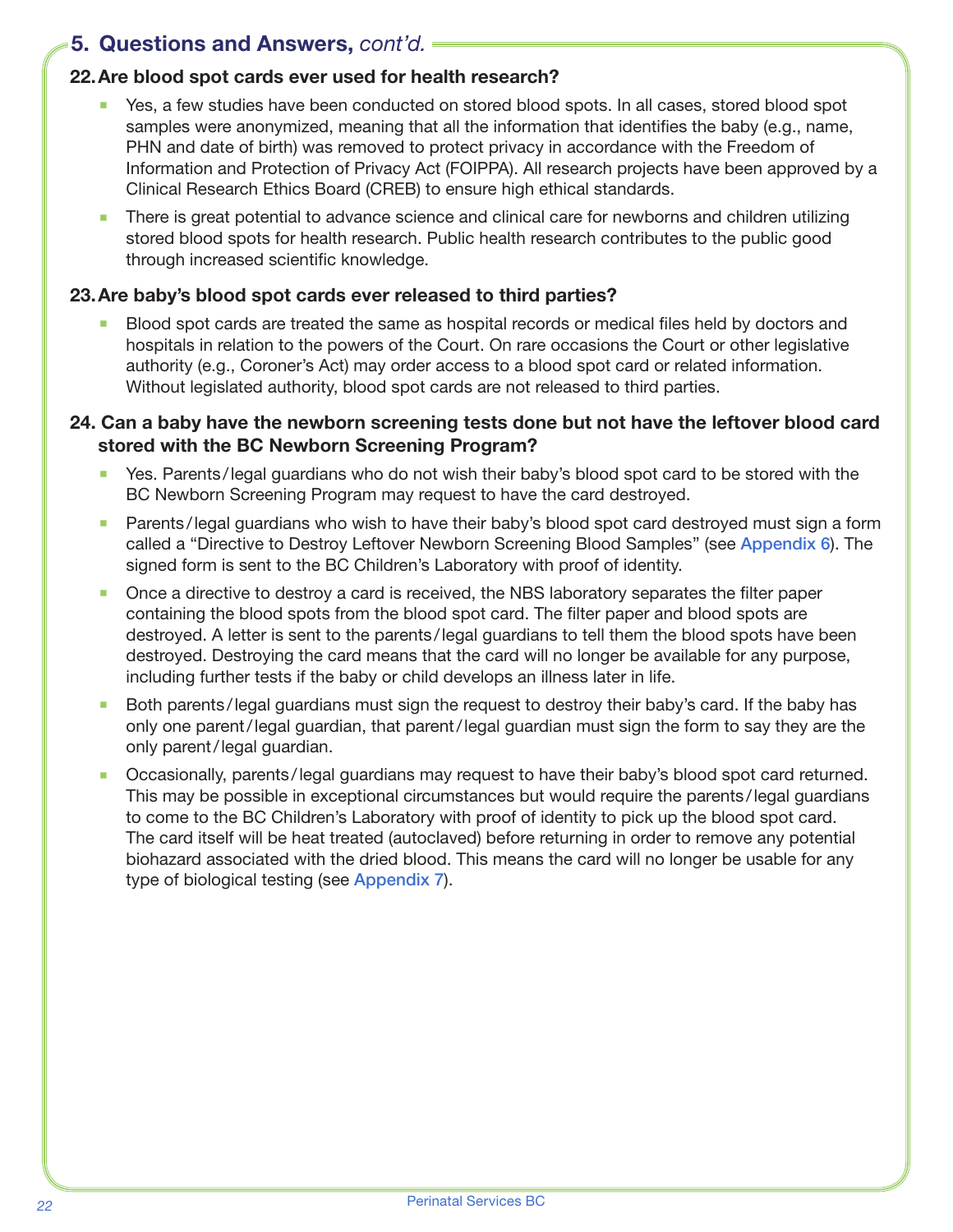# <span id="page-22-0"></span>**BC Newborn Screening Program** *Parent Information Sheet*

# **A Simple Blood Test Could Save Your Baby's Life**



#### **Why is my baby screened?**

A small spot of your baby's blood can be used to get important information about his or her health. A newborn baby can look healthy but have a rare and serious disorder that you and

your doctor or midwife may not know about. Newborn screening finds babies who may have one of a number of these rare disorders. When these disorders are found and treated early, the chances of serious health problems are prevented or reduced later in life. If not treated, these disorders can cause severe mental handicap, growth problems, health problems and sudden infant death.

In British Columbia there are about 55 babies born each year (1 out of every 800) who are found to have one of these rare disorders.

#### **How is my baby screened?**

Your baby's heel is pricked and a few drops of blood are taken and put onto a special card. Your baby may cry, but taking the blood sample does not harm your baby. You can help comfort your baby by holding and breastfeeding her or him while the blood is being taken. The blood sample is sent to the laboratory at BC Children's Hospital for testing. The same blood sample is used to screen for all disorders.

#### **How soon after birth will my baby be screened?**

The blood sample is usually taken between 24 and 48 hours after birth. This will be done before your baby leaves the hospital, or by your midwife at home if you have a home birth.

#### **What if my baby goes home before 24 hours old?**

A blood sample will still be taken in the hospital before leaving. Over 80% of disorders can be screened using this blood sample. You will be given instructions on how to have the sample repeated within 2 weeks. The purpose of the second sample is to double check the few disorders that can be missed on the first (early) screen.

#### **Can I wait and have my baby tested later?**

The earlier these treatable disorders are found, the better the outcome for babies with these disorders. It is strongly advised that your baby not leave the hospital without a blood sample being taken. If you decide you do not want your baby to have a blood sample taken before he or she leaves the hospital, you will be asked to sign a form to show you understand the reasons for the test and the possible outcome for your baby if your baby is not tested and has one of these disorders.

If your baby is under the care of a Registered Midwife, the midwife may review options with you to have the blood sample drawn at home.

#### **How do I find out the results of the screening?**

Your baby's screening results are reported to your baby's doctor or midwife.

#### **What does it mean if the screen is negative?**

A negative screen means that the chance that your baby has one of these disorders is very low. Very rarely, the test may miss a baby with one of these disorders.

#### **What does it mean if the screen is positive and what happens next?**

A positive screen means that there might be a problem. It does not mean that your baby has one of these disorders, but it is possible. More tests are needed to find out for sure.

**The BC Newborn Screening Program is a collaboration of BC Women's Hospital & Health Centre, BC Children's Hospital and Perinatal Services BC, all part of the Provincial Health Services Authority.**



**Page 1 of 2**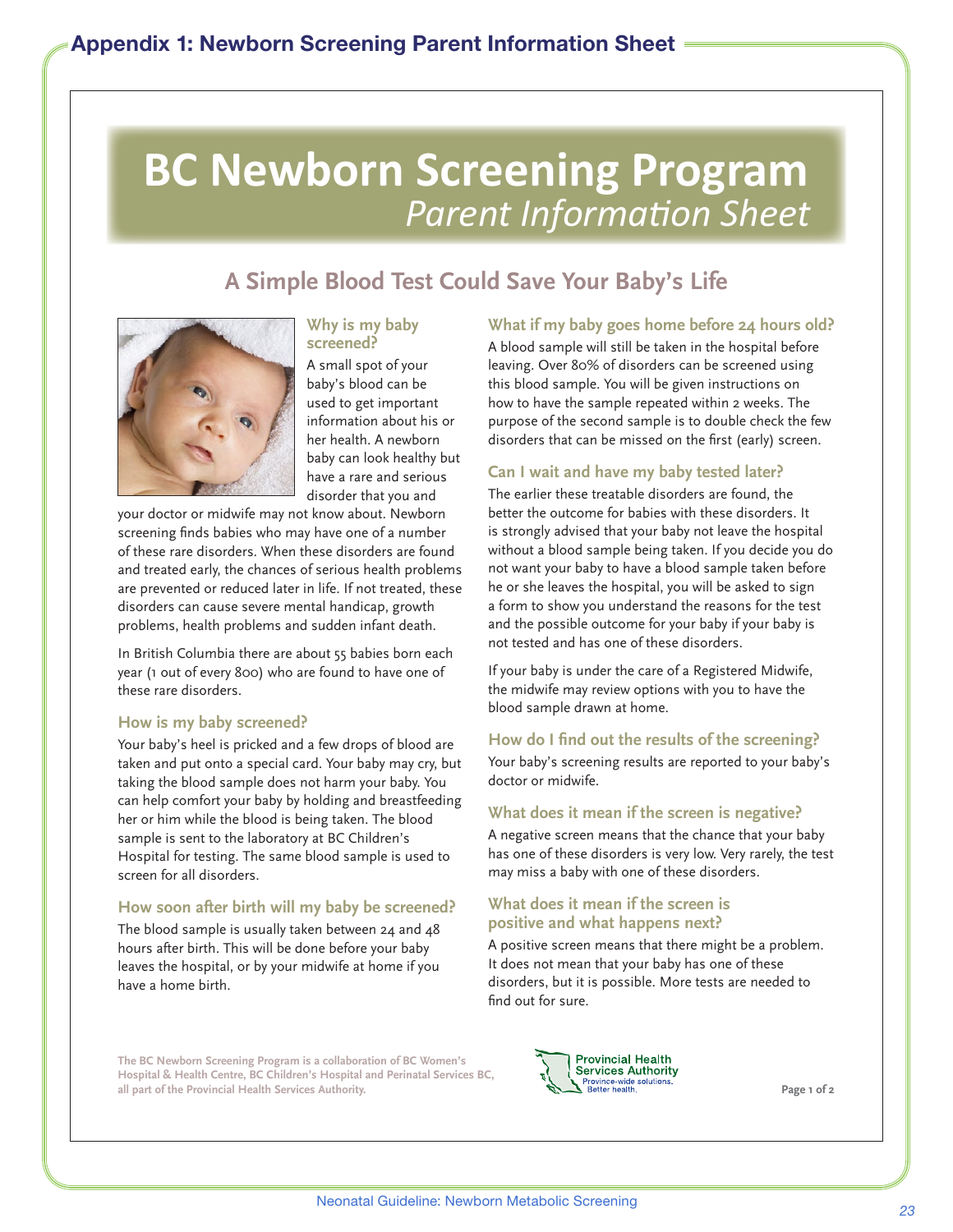#### **Which disorders are included in the Newborn Screening?**

In British Columbia, babies are screened for 24 rare but treatable disorders. These include:

**Metabolic disorders.** These occur when the body is not able to break down (metabolize) certain substances in food like fats, proteins or sugars. These substances can build up in the body and cause serious health problems. Serious health problems can usually be prevented with early treatment.

**Endocrine disorders.** Babies with endocrine disorders of either the thyroid or adrenal glands make too little of certain hormones. Babies with these disorders can receive hormones to replace the ones their bodies cannot make. Replacement of thyroid hormone prevents growth problems and mental handicap. Replacement of adrenal gland hormones can prevent serious health problems such as shock or unexpected death.

**Blood disorders.** Blood disorders happen when the part of the red blood cell that carries oxygen (hemoglobin) throughout the body is changed. Hemoglobin is important because it picks up oxygen in the lungs and carries it to the other parts of the body. Serious health problems can be prevented through medicines and special treatments.

**Cystic Fibrosis.** Cystic fibrosis (CF) is an inherited lifelimiting disorder. It causes thick mucus to build up in the lungs, digestive system (and pancreas) and other organs. Most people with CF get frequent chest infections. They also have problems digesting their food and, as a result, they may not gain weight as well as they should. Early treatment can be started with medicines and physical therapy that help babies with cystic fibrosis digest food and keep their lungs clear of mucus. CF affects about 1 in every 3,600 babies in BC.

#### **What if the results show that my baby has one of the disorders after all the tests are done?**

Your baby will need treatment from a doctor who specializes in the disorder. You will be referred to a specialist right away. Treatment can start in a few days.

**Revised April 2018**

#### **What happens to my baby's blood spot card when the testing is complete?**

Your baby's card with the leftover blood will be kept for 10 years in secure storage by the BC Newborn Screening Program. Occasionally, the dried blood spot samples may be used for other purposes after the testing is finished. These include (1) re-running a test if the first test result was not clear; (2) trying to find the reason for a health problem that has developed later in a child's life or trying to find the cause of an unexplained illness or death of a child; (3) checking the quality of testing done by the laboratory to make sure that results are accurate; and (4) developing better tests for screening of disorders. Samples may also be used for health research if the research has been approved by a Clinical Research Ethics Board. In these cases, all information that may identify the baby is removed.

If you do not wish your baby's stored blood spot card to be used for these purposes, you may fill out a form called a Directive to Destroy Leftover Newborn Screening Blood Samples and send to the BC Newborn Screening Program. See website for details.

#### **If you need more information:**

Talk to your doctor or midwife. Visit the Newborn Screening website at **www.newbornscreeningbc.ca**.

#### **We are committed to protecting the privacy of personal information:**

The BC Newborn Screening Program collects, uses and discloses personal information only as authorized under section 26 (c) of the BC Freedom of Information and Protection of Privacy Act and other legislation. We take all reasonable steps to make sure personal information is treated confidentially, is used only for the intended purpose and securely stored. For questions regarding collection, use or disclosure of your baby's personal information, please contact the Medical Director, Newborn Screening Program at 604-875-2148 or business address: BC Children's Hospital Newborn Screening Laboratory, Department of Pathology 4480 Oak Street, Room 2F27 Vancouver, BC V6H 3V4.

**The BC Newborn Screening Program is a collaboration of BC Women's Hospital & Health Centre, BC Children's Hospital and Perinatal Services BC, all part of the Provincial Health Services Authority.**



**Page 2 of 2**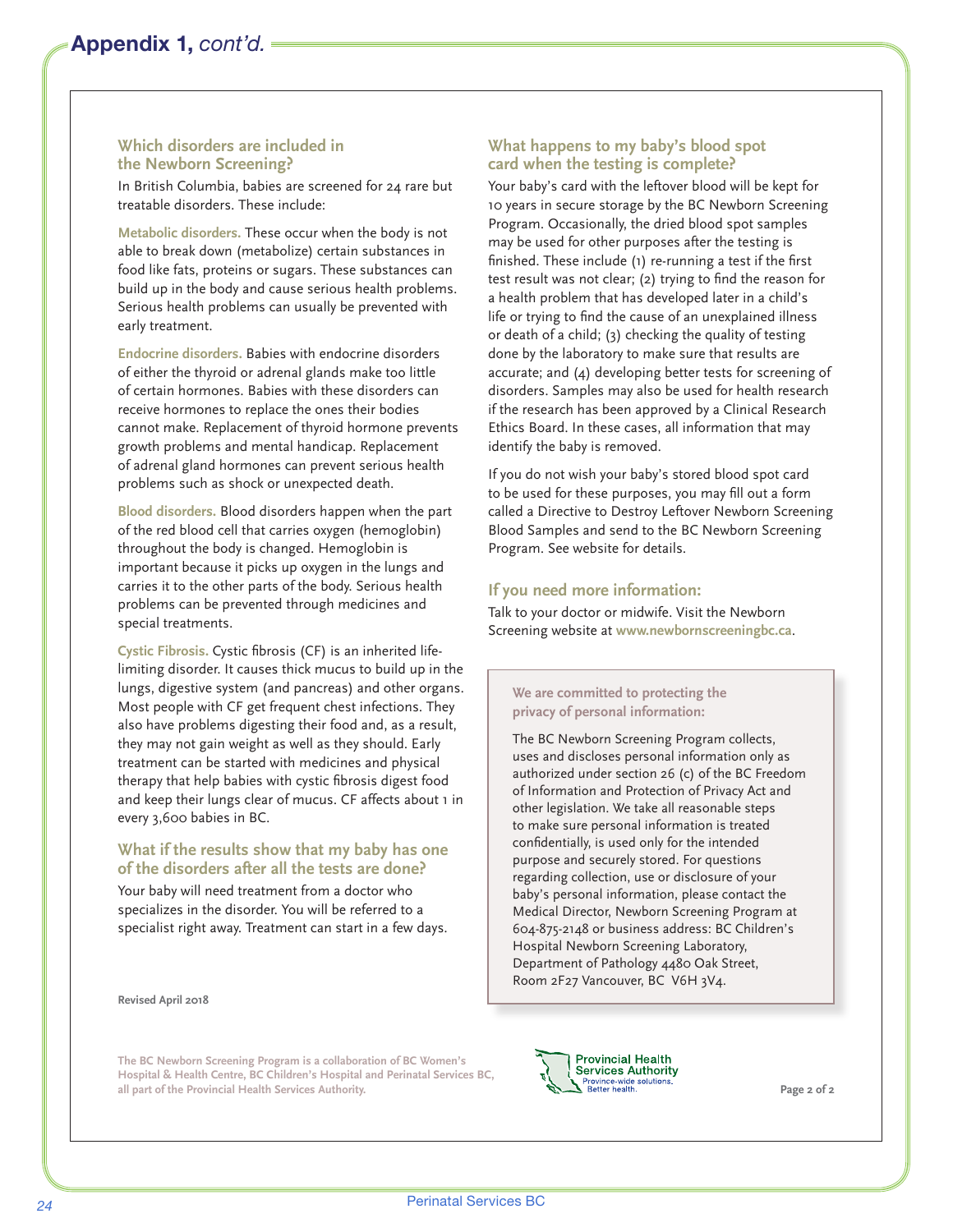# <span id="page-24-1"></span><span id="page-24-0"></span>Appendix 2: Informed Refusal: Newborn Screening Form

| <b>NEWBORN SCREENING</b><br><b>LABORATORY</b>                                                                                                                                                                                                            |                                                                                                                                                                                                                                                                                                                                                                                                                                                                                                                                                                                                                                                                                                                                        |                                                                                                                                                                                                                                                    |                        |
|----------------------------------------------------------------------------------------------------------------------------------------------------------------------------------------------------------------------------------------------------------|----------------------------------------------------------------------------------------------------------------------------------------------------------------------------------------------------------------------------------------------------------------------------------------------------------------------------------------------------------------------------------------------------------------------------------------------------------------------------------------------------------------------------------------------------------------------------------------------------------------------------------------------------------------------------------------------------------------------------------------|----------------------------------------------------------------------------------------------------------------------------------------------------------------------------------------------------------------------------------------------------|------------------------|
| BC Children's Hospital<br>4480 Oak Street, Room 2F27<br>Vancouver, BC V6H 3V4<br>Ph:(604) 875-2148<br>Fax: (604) 875-3836                                                                                                                                | put HSA<br>logo here                                                                                                                                                                                                                                                                                                                                                                                                                                                                                                                                                                                                                                                                                                                   | Place Infant's<br>Addressograph/Label Here                                                                                                                                                                                                         |                        |
|                                                                                                                                                                                                                                                          | <b>INFORMED REFUSAL: NEWBORN SCREENING</b>                                                                                                                                                                                                                                                                                                                                                                                                                                                                                                                                                                                                                                                                                             |                                                                                                                                                                                                                                                    |                        |
| I choose this knowing that:<br>$\bullet$<br>$\bullet$<br>$\bullet$<br>health outcomes                                                                                                                                                                    | I refuse to consent to my baby receiving the newborn blood spot screening tests listed below.<br>Newborn screening is considered standard of care for all newborns born in BC and the Yukon<br>Testing for 24 treatable conditions is done by taking a few drops of blood from my baby's heel<br>One in 1,000 babies are born with one of these treatable conditions<br>Babies with these conditions, when found and treated early, have significantly improved<br>My baby may look healthy now but could still have one of these treatable conditions<br>If my baby has one of these conditions, and is not screened and treated early, my baby could<br>have serious developmental delay and other health problems, or may even die. |                                                                                                                                                                                                                                                    |                        |
|                                                                                                                                                                                                                                                          | Name of Parent/Legal Guardian First and Last Name (please print clearly)                                                                                                                                                                                                                                                                                                                                                                                                                                                                                                                                                                                                                                                               |                                                                                                                                                                                                                                                    |                        |
| Signature                                                                                                                                                                                                                                                |                                                                                                                                                                                                                                                                                                                                                                                                                                                                                                                                                                                                                                                                                                                                        | Date                                                                                                                                                                                                                                               |                        |
|                                                                                                                                                                                                                                                          | Witness First and Last Name (please print)                                                                                                                                                                                                                                                                                                                                                                                                                                                                                                                                                                                                                                                                                             |                                                                                                                                                                                                                                                    |                        |
|                                                                                                                                                                                                                                                          |                                                                                                                                                                                                                                                                                                                                                                                                                                                                                                                                                                                                                                                                                                                                        |                                                                                                                                                                                                                                                    |                        |
| <b>Witness Signature</b>                                                                                                                                                                                                                                 |                                                                                                                                                                                                                                                                                                                                                                                                                                                                                                                                                                                                                                                                                                                                        | Date                                                                                                                                                                                                                                               |                        |
| <b>Metabolic Disorders</b>                                                                                                                                                                                                                               | The treatable conditions in British Columbia's Newborn Screening Program:                                                                                                                                                                                                                                                                                                                                                                                                                                                                                                                                                                                                                                                              |                                                                                                                                                                                                                                                    |                        |
| Amino Acid Disorders:<br>Phenylketonuria (PKU)<br>Maple Syrup Urine Disease (MSUD)<br>Citrullinemia (CIT)<br>Argininosuccinic Acidemia (ASA)<br>Homocystinuria (Hcy)<br>Tyrosinemia 1 (Tyr 1)<br>Guanidinoacetate Methyltransferase<br>Deficiency (GAMT) | <b>Fatty Acid Oxidation Disorders:</b><br>Medium-chain Acyl-CoA<br>Dehydrogenase Deficiency (MCAD)<br>Long-chain Hydroxyacyl-CoA<br>Dehydrogenase Deficiency (LCHAD)<br>Trifunctional Protein Deficiency (TFP)<br>Very-long chain AcylCoA<br>Dehydrogenase Deficiency (VLCAD)<br>Carnitine Uptake Disorder (CUD)                                                                                                                                                                                                                                                                                                                                                                                                                       | Organic Acid Disorders:<br>Propionic Acidemia (PROP)<br>Methylmalonic Acidemia (MUT)<br>and B12 Deficiency<br>Cobalamin Disorders (Cbl A,B)<br>$\bullet$<br>Glutaric Aciduria Type 1 (GA 1)<br>$\bullet$<br>Isovaleric Acidemia (IVA)<br>$\bullet$ | Galactosemia<br>(GALT) |
| <b>Endocrine Disorders</b><br>Congenital Hypothyroidism (CH)<br>Congenital Adrenal Hyperplasia (CAH)                                                                                                                                                     | Hemoglobinopathies (sickle cell and<br>related disorders)                                                                                                                                                                                                                                                                                                                                                                                                                                                                                                                                                                                                                                                                              | <b>Cystic Fibrosis (CF)</b>                                                                                                                                                                                                                        |                        |
|                                                                                                                                                                                                                                                          | For health care provider use ONLY: see link for more information: http://www.perinatalservicesbc.ca/health-professionals/                                                                                                                                                                                                                                                                                                                                                                                                                                                                                                                                                                                                              |                                                                                                                                                                                                                                                    |                        |
| professional-resources/screening/newborn<br>o Fax this refusal form to NBS program 604-875-3836                                                                                                                                                          |                                                                                                                                                                                                                                                                                                                                                                                                                                                                                                                                                                                                                                                                                                                                        |                                                                                                                                                                                                                                                    |                        |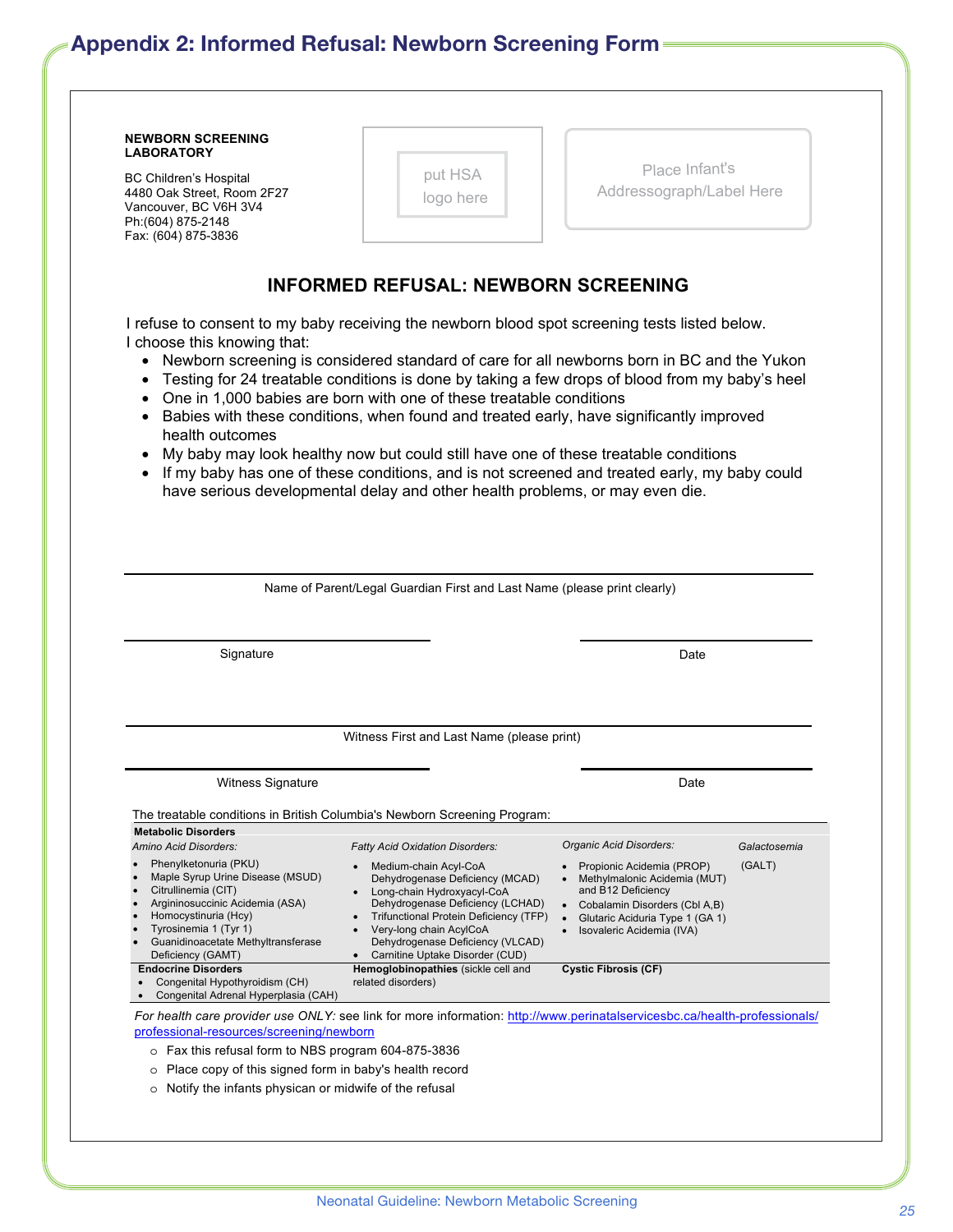<span id="page-25-1"></span><span id="page-25-0"></span>

| COMPLETELY FILL ALL CIRCLES WITH BLOOD.<br><b>SOAK THROUGH</b><br>$903$ TM<br>7084917 W162<br>LOTI                                                                                                                                                    |  |  |  |  |  |
|-------------------------------------------------------------------------------------------------------------------------------------------------------------------------------------------------------------------------------------------------------|--|--|--|--|--|
| <b>Eastern Business Forms</b><br>530 Old Sulphur Springs Rd.<br><b>Expires</b><br><b>REF</b> 10534567<br>Rev.AD<br>2020-08-31<br>Greenville, SC 29607, USA                                                                                            |  |  |  |  |  |
| 1) Do not use if expired. Expiry date is located on top left above.<br>2) Do not touch sample area<br>NBS lab use only<br>3) Do not use if damaged                                                                                                    |  |  |  |  |  |
| <b>BC Children's Hospital</b><br>NEWBORN SCREENING LABORATORY, Dept. of Pathology<br>4480 Oak Street, Room 2F27, Vancouver, BC V6H 3V4<br>Ph:(604) 875-2148, Fax: (604) 875-3836                                                                      |  |  |  |  |  |
| PRINT CLEARLY WITH BALLPOINT PEN DO NOT USE ADDRESSOGRAPH                                                                                                                                                                                             |  |  |  |  |  |
| <b>NEWBORN</b>                                                                                                                                                                                                                                        |  |  |  |  |  |
| Name<br>M<br>First Name<br>Surname<br>F                                                                                                                                                                                                               |  |  |  |  |  |
| Date of Birth<br><b>Time of Birth</b><br><b>PHN</b>                                                                                                                                                                                                   |  |  |  |  |  |
| dd/Month/vv<br>Unit/Hospital #<br>Hospital or Place of Birth                                                                                                                                                                                          |  |  |  |  |  |
| Birth Weight (g)<br>Multiple Birth Gestational Age:<br>N<br>Y<br>Term Prem.(wks)                                                                                                                                                                      |  |  |  |  |  |
| Newborn on TPN?<br><b>RBC Transfusion?</b><br>Last Date:                                                                                                                                                                                              |  |  |  |  |  |
| $\neg N$<br>TN.<br>Y<br>Y<br>dd/Month/yy                                                                                                                                                                                                              |  |  |  |  |  |
| <b>MOTHER</b><br><b>GUARDIAN/Child in Care(MCFD)</b>                                                                                                                                                                                                  |  |  |  |  |  |
| Name                                                                                                                                                                                                                                                  |  |  |  |  |  |
| <b>First Name</b><br>Sumame                                                                                                                                                                                                                           |  |  |  |  |  |
| <b>PHN</b>                                                                                                                                                                                                                                            |  |  |  |  |  |
| PHYSICIAN/MIDWIFE (to be notified of results)                                                                                                                                                                                                         |  |  |  |  |  |
| Billing #<br>Name<br>Surname<br><b>First Name</b>                                                                                                                                                                                                     |  |  |  |  |  |
| <b>COLLECTION</b>                                                                                                                                                                                                                                     |  |  |  |  |  |
| <b>Collection Time</b><br><b>Collection Date</b><br><b>Collected By</b>                                                                                                                                                                               |  |  |  |  |  |
| dd/Month/yy                                                                                                                                                                                                                                           |  |  |  |  |  |
| Collection Facility (Facility Code)                                                                                                                                                                                                                   |  |  |  |  |  |
| If not an <i>initial</i> Newborn Screen, check below:<br>Amino Acid Monitor<br><b>Repeat Screen</b><br><b>Acylcarnitine Profile</b><br>Collection instructions on reverse. For information on disorders<br>screened, visit: www.newbornscreeningbc.ca |  |  |  |  |  |
|                                                                                                                                                                                                                                                       |  |  |  |  |  |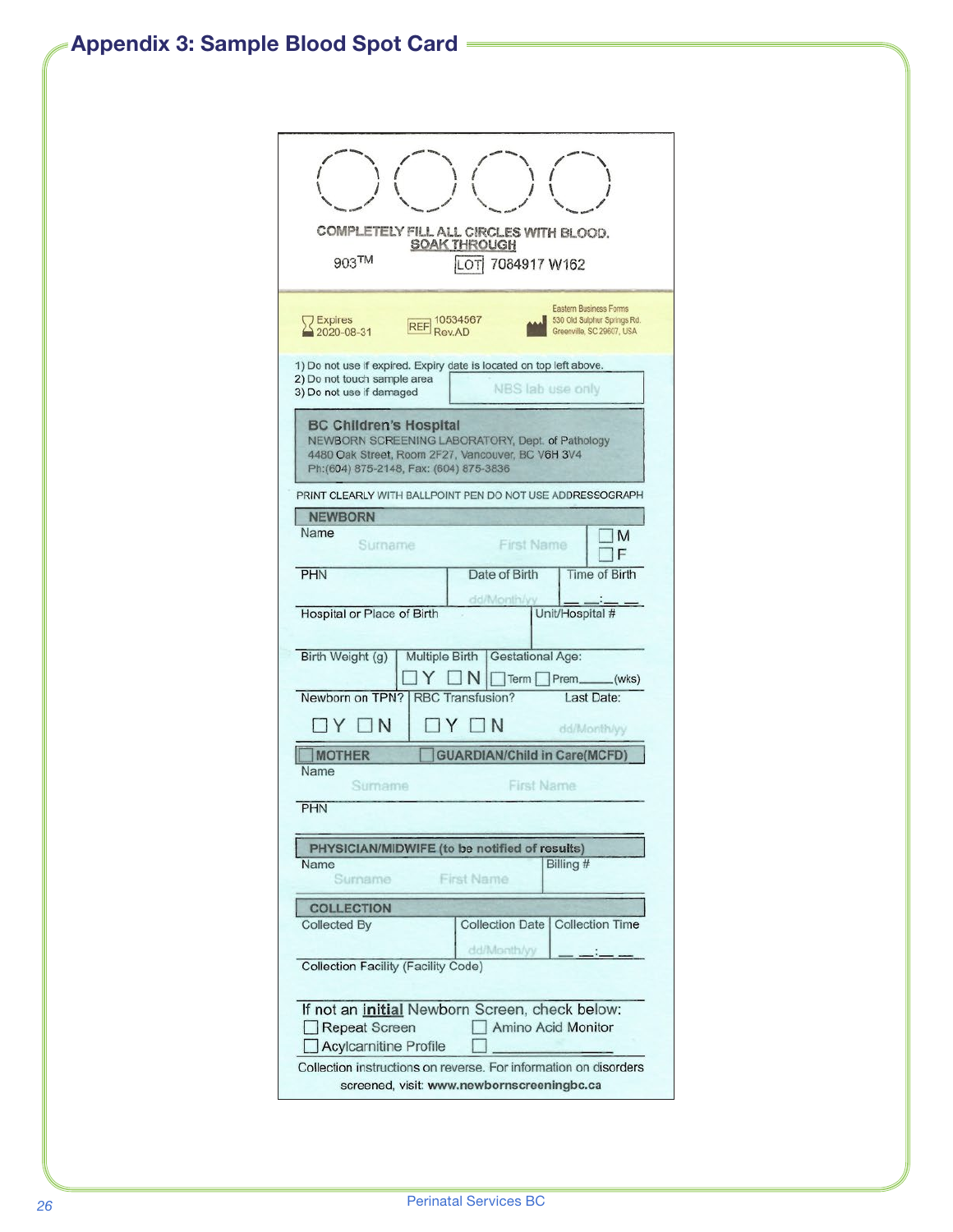# <span id="page-26-1"></span><span id="page-26-0"></span>Appendix 4: Informed Deferral: Newborn Screening Form

**NEWBORN SCREENING** 

**LABORATORY**

|                                                           | put HSA                                                                                                                                                                                 |                                                                                        |                        |
|-----------------------------------------------------------|-----------------------------------------------------------------------------------------------------------------------------------------------------------------------------------------|----------------------------------------------------------------------------------------|------------------------|
| 4480 Oak Street, Room 2F27                                | logo here                                                                                                                                                                               | Addressograph/Label here                                                               |                        |
| Vancouver, BC V6H 3V4                                     |                                                                                                                                                                                         |                                                                                        |                        |
| Ph: (604) 875-2148<br>Fax: (604) 875-3836                 |                                                                                                                                                                                         |                                                                                        |                        |
|                                                           |                                                                                                                                                                                         |                                                                                        |                        |
|                                                           | <b>INFORMED DEFERRAL: NEWBORN SCREENING</b>                                                                                                                                             |                                                                                        |                        |
|                                                           |                                                                                                                                                                                         |                                                                                        |                        |
| discharge from hospital.                                  | I DO NOT WISH for my baby to receive the newborn blood spot screening tests listed below prior to                                                                                       |                                                                                        |                        |
|                                                           | $\Box$ I will take my baby to a hospital laboratory or follow other plans to have blood taken when my                                                                                   |                                                                                        |                        |
| baby is between 24 and 48 hours of age.                   |                                                                                                                                                                                         |                                                                                        |                        |
|                                                           | I understand that the benefits of newborn screening, requiring only a few drops of blood                                                                                                |                                                                                        |                        |
| from my baby's heel, include:                             |                                                                                                                                                                                         |                                                                                        |                        |
|                                                           | • Screening is for 24 treatable disorders (listed below) which can be present even when a baby                                                                                          |                                                                                        |                        |
| looks perfectly normal.                                   |                                                                                                                                                                                         |                                                                                        |                        |
|                                                           | Screening for disorders that can be prevented or reduced when found and treated early which<br>can cause severe mental restrictions, growth problems, health problems and sudden infant |                                                                                        |                        |
| death.                                                    |                                                                                                                                                                                         |                                                                                        |                        |
|                                                           |                                                                                                                                                                                         |                                                                                        |                        |
|                                                           |                                                                                                                                                                                         |                                                                                        |                        |
|                                                           |                                                                                                                                                                                         |                                                                                        |                        |
|                                                           |                                                                                                                                                                                         |                                                                                        |                        |
|                                                           | Name of Parent/Legal Guardian First and Last Name (please print clearly)                                                                                                                |                                                                                        |                        |
|                                                           |                                                                                                                                                                                         |                                                                                        |                        |
|                                                           |                                                                                                                                                                                         |                                                                                        |                        |
| Signature                                                 |                                                                                                                                                                                         | Date                                                                                   |                        |
|                                                           |                                                                                                                                                                                         |                                                                                        |                        |
|                                                           | Witness (patient's most responsible health care provider). I watched the parent/guardian sign the                                                                                       |                                                                                        |                        |
|                                                           |                                                                                                                                                                                         |                                                                                        |                        |
|                                                           |                                                                                                                                                                                         |                                                                                        |                        |
|                                                           | Witness First and Last Name (please print)                                                                                                                                              |                                                                                        |                        |
|                                                           |                                                                                                                                                                                         |                                                                                        |                        |
|                                                           |                                                                                                                                                                                         |                                                                                        |                        |
| <b>Witness Signature</b>                                  |                                                                                                                                                                                         | Date                                                                                   |                        |
|                                                           | The treatable conditions in British Columbia's Newborn Screening Program:                                                                                                               |                                                                                        |                        |
| <b>Metabolic Disorders</b>                                | <b>Newborn Screening Tests</b>                                                                                                                                                          |                                                                                        |                        |
| deferral form<br>Amino Acid Disorders:<br>$\bullet$       | <b>Fatty Acid Oxidation Disorders:</b><br>Medium-chain Acyl-CoA                                                                                                                         | Organic Acid Disorders:                                                                | Galactosemia<br>(GALT) |
| Phenylketonuria (PKU)<br>Maple Syrup Urine Disease (MSUD) | Dehydrogenase Deficiency (MCAD)                                                                                                                                                         | Propionic Acidemia (PROP)<br>Methylmalonic Acidemia (MUT)                              |                        |
| Citrullinemia (CIT)                                       | Long-chain Hydroxyacyl-CoA                                                                                                                                                              | Cobalamin Disorders (Cbl A,B)                                                          |                        |
| Argininosuccinic Acidemia (ASA)<br>Homocystinuria (Hcy)   | Dehydrogenase Deficiency (LCHAD)<br>Trifunctional Protein Deficiency (TFP)                                                                                                              | Glutaric Aciduria Type 1 (GA 1)<br>$\bullet$<br>Isovaleric Acidemia (IVA)<br>$\bullet$ |                        |
| Tyrosinemia 1 (Tyr 1)                                     | Very-long chain AcylCoA                                                                                                                                                                 |                                                                                        |                        |
| Guanidinoacetate Methyltransferase                        | Dehydrogenase Deficiency (VLCAD)<br>Carnitine Uptake Disorder (CUD)                                                                                                                     |                                                                                        |                        |
| Deficiency (GAMT)<br><b>Endocrine Disorders</b>           | Hemoglobinopathies (sickle cell and                                                                                                                                                     | <b>Cystic Fibrosis (CF)</b>                                                            |                        |
| Congenital Hypothyroidism (CH)                            | related disorders)                                                                                                                                                                      |                                                                                        |                        |
| Congenital Adrenal Hyperplasia (CAH)                      |                                                                                                                                                                                         |                                                                                        |                        |
| professional-resources/screening/newborn                  | For Health care provider use ONLY: see link for me information: http://www.perinatalservicesbc.ca/health-professionals/                                                                 |                                                                                        |                        |

Place Infant's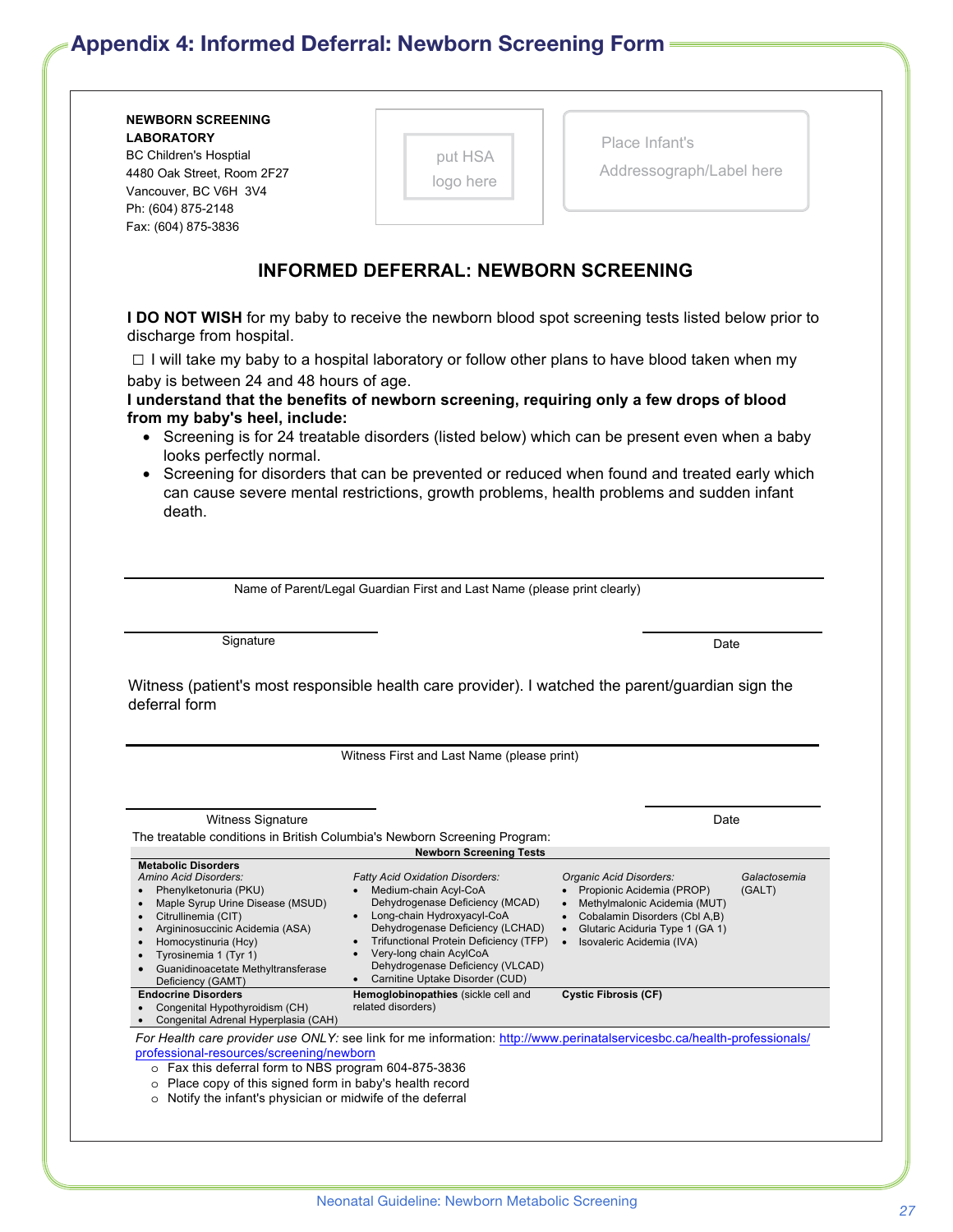## <span id="page-27-1"></span><span id="page-27-0"></span>Before 24 Hours of Age Appendix 5: Blood Spot Card Collection for Babies Discharged

## Guidelines for Health Authorities/Hospitals

Note: If an initial blood spot card is collected, the NBS Laboratory will track that a follow-up card(s) is collected (if required). If an initial card is never collected, the NBS Laboratory is unable to identify or track babies for screening.

The recommended timeframe for a blood spot card to be collected is between 24 and 48 hours of age (pre-term and term babies). If collection is not completed during this timeframe, collection should be done no later than 7 days of age to ensure early detection of these treatable disorders.

For babies discharged from hospital *before* 24 hours of age, collection of a blood spot card prior to the early discharge is still "recommended practice" because having the early sample allows for tracking within the system, and thus the NBS Laboratory will be able to request, through the baby's physician/midwife, that a repeat card be collected by two weeks (14 days) of age.

Health Authorities (HAs)/hospitals may wish to develop their own processes for tracking and follow-up of babies who have not had a blood spot card collected prior to discharge. Such processes would allow for a single blood spot card to be collected within the recommended timeframe. Recommended components of such a deferral process include:

- 1. Individual designated to oversee the deferral process.
- 2. Process to identify babies who have not had a blood spot card collected.
- 3. Process to collect blood spot cards post-discharge (e.g., hospital laboratory, public health nurse in the home or in a clinic, or physician in the office).
- 4. Process to track that a blood spot card was collected.
- 5. Process to follow-up cases in which a blood spot card was not collected.
- 6. Consideration for tracking and follow-up of babies born in an HA hospital but living outside the HA/hospital catchment area.

Birth hospitals/Health Authorities considering setting up a process to allow deferral of testing are advised to contact the Risk Management department within their HA to review the process, and to contact the NBS Laboratory to discuss and ensure best practice will still be sought.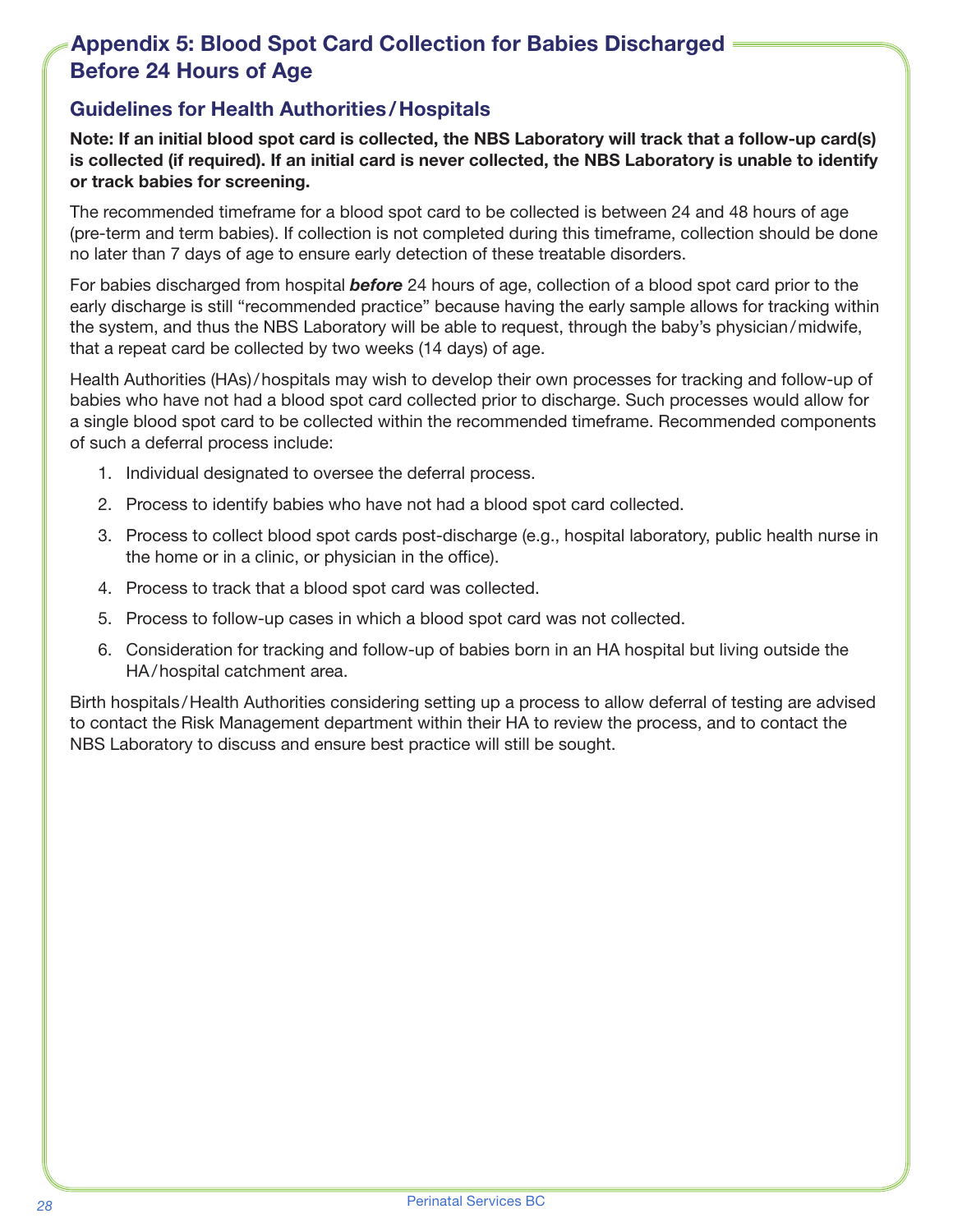## <span id="page-28-1"></span><span id="page-28-0"></span>Blood Samples Form Appendix 6: Directive to Destroy Leftover Newborn Screening

**NEWBORN SCREENING LABORATORY** BC Children's Hospital 4480 Oak Street, Room 2F27 Vancouver, BC V6H 3V4 Ph:(604) 875‐2148 ; Fax: (604) 875‐3836



#### **PLEASE READ CAREFULLY AS THIS DOCUMENT AFFECTS YOUR LEGAL RIGHTS.**

#### **Directive to Destroy Leftover Newborn Screening Blood Samples**

| Details of blood sample (so correct card is identified):                                                                                                                                                                                                                                                                                                                                                                                                                                                |                                                                                                                                                                                                                                                                                                                                                                                                |  |  |  |
|---------------------------------------------------------------------------------------------------------------------------------------------------------------------------------------------------------------------------------------------------------------------------------------------------------------------------------------------------------------------------------------------------------------------------------------------------------------------------------------------------------|------------------------------------------------------------------------------------------------------------------------------------------------------------------------------------------------------------------------------------------------------------------------------------------------------------------------------------------------------------------------------------------------|--|--|--|
|                                                                                                                                                                                                                                                                                                                                                                                                                                                                                                         |                                                                                                                                                                                                                                                                                                                                                                                                |  |  |  |
|                                                                                                                                                                                                                                                                                                                                                                                                                                                                                                         |                                                                                                                                                                                                                                                                                                                                                                                                |  |  |  |
| Baby's Personal Health Number (PHN):                                                                                                                                                                                                                                                                                                                                                                                                                                                                    | Mother's PHN:                                                                                                                                                                                                                                                                                                                                                                                  |  |  |  |
| <b>Details of requestor:</b>                                                                                                                                                                                                                                                                                                                                                                                                                                                                            |                                                                                                                                                                                                                                                                                                                                                                                                |  |  |  |
| Both parents must sign to have the card released unless they attest to being the only parent/legal guardian.                                                                                                                                                                                                                                                                                                                                                                                            |                                                                                                                                                                                                                                                                                                                                                                                                |  |  |  |
| We/l,<br>baby described above, hereby request the BC Newborn Screening Program to destroy our/my baby's newborn<br>screening blood spot card. We understand that newborn screening blood spot cards are typically stored by the BC<br>Newborn Screening Program and would be available in the future for any further health-related testing that might be<br>deemed necessary for our child. For example, the ability to diagnose if a disease is congenital or acquired after birth<br>may be limited. |                                                                                                                                                                                                                                                                                                                                                                                                |  |  |  |
| We/I also hereby release the BC Newborn Screening Program, the Provincial Health Services Authority and any of its<br>employees, officers, directors and physicians from any liability whatsoever for destroying this card and for the<br>consequences of not having it available for my/our child's care in the future.                                                                                                                                                                                |                                                                                                                                                                                                                                                                                                                                                                                                |  |  |  |
| Date: the contract of the contract of the contract of the contract of the contract of the contract of the contract of the contract of the contract of the contract of the contract of the contract of the contract of the cont                                                                                                                                                                                                                                                                          |                                                                                                                                                                                                                                                                                                                                                                                                |  |  |  |
|                                                                                                                                                                                                                                                                                                                                                                                                                                                                                                         |                                                                                                                                                                                                                                                                                                                                                                                                |  |  |  |
|                                                                                                                                                                                                                                                                                                                                                                                                                                                                                                         |                                                                                                                                                                                                                                                                                                                                                                                                |  |  |  |
|                                                                                                                                                                                                                                                                                                                                                                                                                                                                                                         |                                                                                                                                                                                                                                                                                                                                                                                                |  |  |  |
|                                                                                                                                                                                                                                                                                                                                                                                                                                                                                                         |                                                                                                                                                                                                                                                                                                                                                                                                |  |  |  |
|                                                                                                                                                                                                                                                                                                                                                                                                                                                                                                         |                                                                                                                                                                                                                                                                                                                                                                                                |  |  |  |
| If one parent/legal guardian:                                                                                                                                                                                                                                                                                                                                                                                                                                                                           |                                                                                                                                                                                                                                                                                                                                                                                                |  |  |  |
| I am the only parent/legal guardian of the baby described above.<br>Parent/Legal Guardian's signature: ______________                                                                                                                                                                                                                                                                                                                                                                                   |                                                                                                                                                                                                                                                                                                                                                                                                |  |  |  |
| Proof of identify MUST be supplied (photocopies only):<br>Baby's birth certificate; AND<br>1.<br>2.<br>Parent(s) passport photo page or drivers license; AND<br>If legal guardian, provide proof of guardianship.<br>3.<br>Please return form, with photocopies of proof of identity to:<br>NEWBORN SCREENING LABORATORY<br>BC Children's Hospital, Department of Pathology<br>4480 Oak Street, Room 2F27, Vancouver, BC V6H 3V4                                                                        | For each blood spot card, we will:<br>1. Separate the filter paper containing the blood<br>spots from the blood spot card.<br>2. Destroy the filter paper and blood spots.<br>3. Notify you after the blood spots and filter paper<br>have been destroyed, and the date destroyed.<br>File the remaining requisition, your original<br>4.<br>written request and, a copy of our letter to you. |  |  |  |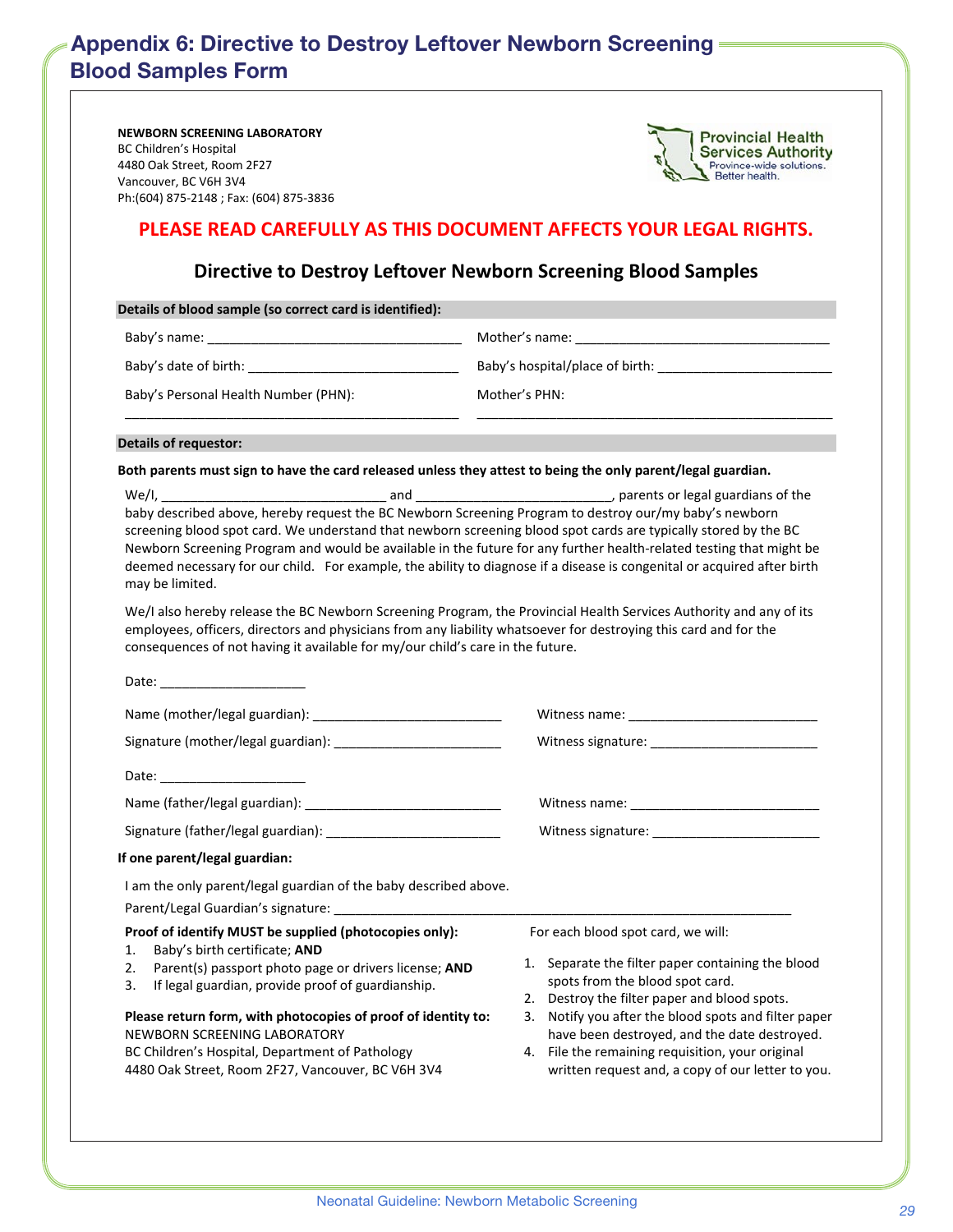## <span id="page-29-1"></span><span id="page-29-0"></span>Appendix 7: Release of Leftover Newborn Screening Blood Spot Card Form

**NEWBORN SCREENING LABORATORY** BC Children's Hospital 4480 Oak Street, Room 2F27 Vancouver, BC V6H 3V4 Ph:(604) 875‐2148; Fax: (604) 875‐3836



#### **PLEASE READ CAREFULLY AS THIS DOCUMENT AFFECTS YOUR LEGAL RIGHTS.**

#### **Release of Leftover Newborn Screening Card**

| Details of blood sample (so correct card is identified):                                                                                                                                                                                                                                                                                                                                                                                                                                                                                                                                                                                                                                                    |                                                                                                                                                                                                                                                                                                                                                                                                                                             |  |  |
|-------------------------------------------------------------------------------------------------------------------------------------------------------------------------------------------------------------------------------------------------------------------------------------------------------------------------------------------------------------------------------------------------------------------------------------------------------------------------------------------------------------------------------------------------------------------------------------------------------------------------------------------------------------------------------------------------------------|---------------------------------------------------------------------------------------------------------------------------------------------------------------------------------------------------------------------------------------------------------------------------------------------------------------------------------------------------------------------------------------------------------------------------------------------|--|--|
|                                                                                                                                                                                                                                                                                                                                                                                                                                                                                                                                                                                                                                                                                                             |                                                                                                                                                                                                                                                                                                                                                                                                                                             |  |  |
|                                                                                                                                                                                                                                                                                                                                                                                                                                                                                                                                                                                                                                                                                                             | Mother's PHN:                                                                                                                                                                                                                                                                                                                                                                                                                               |  |  |
| Baby's Personal Health Number (PHN):                                                                                                                                                                                                                                                                                                                                                                                                                                                                                                                                                                                                                                                                        |                                                                                                                                                                                                                                                                                                                                                                                                                                             |  |  |
| Details of requestor:                                                                                                                                                                                                                                                                                                                                                                                                                                                                                                                                                                                                                                                                                       |                                                                                                                                                                                                                                                                                                                                                                                                                                             |  |  |
| Both parents must sign to have the card released unless they attest to being the only parent/legal guardian.                                                                                                                                                                                                                                                                                                                                                                                                                                                                                                                                                                                                |                                                                                                                                                                                                                                                                                                                                                                                                                                             |  |  |
| baby described above, hereby request the BC Newborn Screening Program to return our/my baby's newborn screening<br>blood spot card. We understand that newborn screening blood spot cards are typically stored by the BC Newborn<br>Screening Program and would be available in the future for any further health-related testing that might be deemed<br>necessary.<br>We/I also hereby release the BC Newborn Screening Program, the Provincial Health Services Authority, and any of its<br>employees, officers, directors and physicians from any liability whatsoever for the consequences of not having this card<br>available. (Note the card will be autoclaved as blood is considered a biohazard) |                                                                                                                                                                                                                                                                                                                                                                                                                                             |  |  |
|                                                                                                                                                                                                                                                                                                                                                                                                                                                                                                                                                                                                                                                                                                             |                                                                                                                                                                                                                                                                                                                                                                                                                                             |  |  |
|                                                                                                                                                                                                                                                                                                                                                                                                                                                                                                                                                                                                                                                                                                             |                                                                                                                                                                                                                                                                                                                                                                                                                                             |  |  |
|                                                                                                                                                                                                                                                                                                                                                                                                                                                                                                                                                                                                                                                                                                             |                                                                                                                                                                                                                                                                                                                                                                                                                                             |  |  |
|                                                                                                                                                                                                                                                                                                                                                                                                                                                                                                                                                                                                                                                                                                             |                                                                                                                                                                                                                                                                                                                                                                                                                                             |  |  |
|                                                                                                                                                                                                                                                                                                                                                                                                                                                                                                                                                                                                                                                                                                             |                                                                                                                                                                                                                                                                                                                                                                                                                                             |  |  |
|                                                                                                                                                                                                                                                                                                                                                                                                                                                                                                                                                                                                                                                                                                             |                                                                                                                                                                                                                                                                                                                                                                                                                                             |  |  |
| If one parent/legal guardian:<br>I am the only parent/legal guardian of the baby described above.                                                                                                                                                                                                                                                                                                                                                                                                                                                                                                                                                                                                           |                                                                                                                                                                                                                                                                                                                                                                                                                                             |  |  |
| Proof of identify MUST be supplied (photocopies only):<br>1.<br>Baby's birth certificate; AND<br>2.<br>Parent(s) passport photo page or drivers license; AND<br>3.<br>If legal guardian, provide proof of guardianship.<br>Please return form, with photocopies of proof of identity to:<br>NEWBORN SCREENING LABORATORY<br>BC Children's Hospital, Department of Pathology<br>4480 Oak Street, Room 2F27, Vancouver, BC V6H 3V4                                                                                                                                                                                                                                                                            | Please also bring your proof of identity with you to the<br>BC Children's Hospital Newborn Screening Laboratory<br>when you come to retrieve the card (the lab will<br>contact you when it is ready for pickup).<br>Please note the card will be heat treated (autoclaved)<br>prior to returning to remove any potential biohazard<br>from the dried blood spots. As a result the card will no<br>longer be useable for biological testing. |  |  |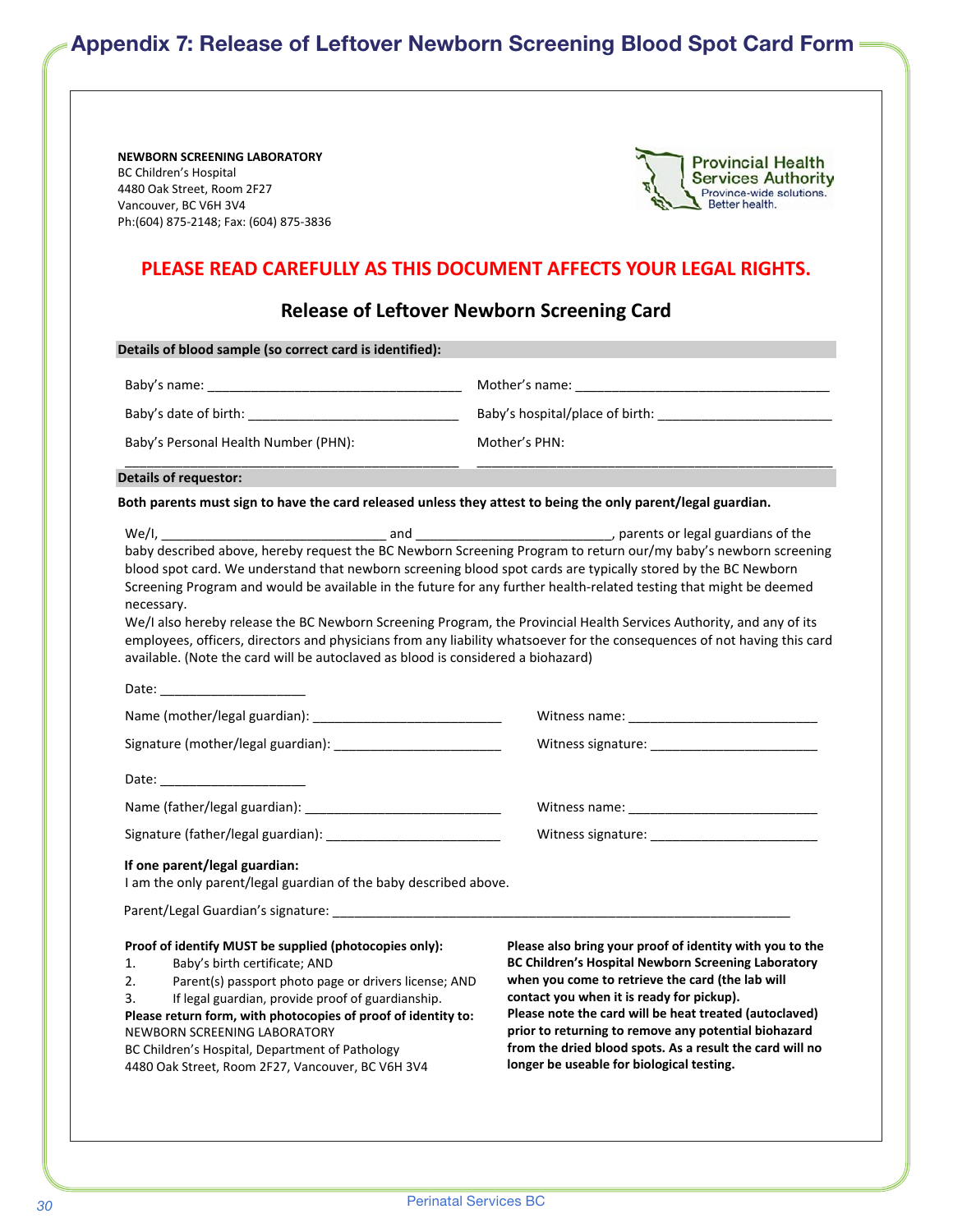## <span id="page-30-0"></span>**References**

- <span id="page-30-1"></span>1. Blood collection on filter paper for newborn screening programs: approved standard–5th edition (2007). The Clinical and Laboratory Standards Institute document LA4-A5 (ISBN 1-56238-644-1), 27(20), USA, [www.clsi.org](http://www.clsi.org).
- <span id="page-30-2"></span>2. Dietzen DJ, Rinaldo P, Whitley RJ, Rhead WJ, Hannon H, Garg UC, Lo SF, Bennett MJ. (2009). National Academy of Clinical Biochemistry Laboratory Medicine Practice Guidelines: follow-up testing for metabolic disease identified by expanded newborn screening using tandem mass spectrometry, Executive Summary. Clin Chem, 55(9):1-11.
- <span id="page-30-3"></span>3. World Health Organization (WHO), proposed international guidelines on ethical issues in medical genetics and genetic services. Geneva, December 15 and 16, 2007.
- <span id="page-30-4"></span>4. Reed W et al (2000), Sickle cell disease not identified by newborn screening because of prior transfusion. J Pediatr, 136(2):248-250.
- <span id="page-30-5"></span>5. Korson et al (1990). Pitfalls in diagnosing Galactosemia: false negative newborn screening following red blood cell transfusion. J Pediatr Gastroenterol Nutr, 10(2):272-3.
- <span id="page-30-6"></span>6. Tylek-Lemariska, D (2005). Screening for congenital hypothyroidism: the value of retesting after 4 weeks in neonates with low and very low birth weight. J of Med Screen, 12(4):166-69.
- <span id="page-30-7"></span>7. Grufeiro-Papendieck, L (2005). Efficacy of congenital hypothyrodisim neonatal screening in pre-terms less than 32 weeks of gestational age: more evidence. J of Ped Endocrine & Metab,18(4):373-77.
- 8. Whatman. Neonatal screening, blood specimen collection and handling procedure. [www.aznewborn.com/pdf/whatman\\_blood\\_spec.pdf](http://www.aznewborn.com/pdf/whatman_blood_spec.pdf), accessed June 19, 2009.
- <span id="page-30-8"></span>9. Whatman. Simple spot check. [www.cdphe.state.co.us/lr/NBS/NBSSimpleSpotCheck.pdf](http://www.cdphe.state.co.us/lr/NBS/NBSSimpleSpotCheck.pdf), accessed June 19, 2009.
- 10. A simple blood test could save your baby's life: Parent information Sheet (revised 2018). BC Newborn Screening Program. [www.newbornscreeningbc.ca](http://www.newbornscreeningbc.ca).
- 11. Avard D, Vallance H, Greenberg, C, Laberge C, Kharaboyan, L and Plant M. (2006). Variability in the Storage and Use of Newborn Dried blood spots in Canada: Is it time for National Standards? Genomics Society and Policy, 2(3):1-17
- 12. Folk, L. et al (2009). Guide to capillary heelstick blood sampling in infants. Advances in Neonatal Care, 7(4): 171-178.
- 13. American Academy of Pediatrics Newborn Screening Task Force Recommendations: How far have we come? (May 2006). Pediatrics. 117(5): S194–S211. [http://pediatrics.aappublications.org/content/pediatrics/117/Supplement\\_3/](http://pediatrics.aappublications.org/content/pediatrics/117/Supplement_3/S194.full.pdf) [S194.full.pdf](http://pediatrics.aappublications.org/content/pediatrics/117/Supplement_3/S194.full.pdf).
- 14. American Academy of Pediatrics Policy Statement. Hospital stay for healthy term newborns (2004). Pediatrics, 113(5):1434-1436. <http://pediatrics.aappublications.org/content/pediatrics/113/5/1434.full.pdf>.
- 15. Bryant, K., Horns, K., Longo, N., & Schiefelbein, J. (2004). A primer on newborn screening, Advances in Neonatal Care, 4(5): 306-317.
- 16. Maddox, Nancy (Winter 2010). Inside a Drop of Blood: Privacy Concerns, Children's Health, Lab Matters.
- 17. Olney, R et al (2006). Storage and Use of Residual Dried Blood Spots from State NBS Programs, Journal of Pediatrics, 148(5), 618-622.
- 18. Policy Statement on the Retention, Storage and Use of Sample Cards from NBS Programs (August 2000). HGSA/RACP NBS Committee.
- 19. Samuel, Julie et al. (2009). Best Practices for Research Involving Children and Adolescents. Centre for Public Health Research. University of Montreal.
- 20. Shah, PS, Aliwalas LL, Shah, VS (2006). Breastfeeding or breast milk for procedural pain in neonates. Cochrane Database of Systematic Reviews. Issue 3, Art No: CD004950. DOI: 10.1002/14551858. CD004950 pub 2. [www.cochrane.org/reviews/en/ab004950.html](http://www.cochrane.org/reviews/en/ab004950.html).

For more information on Newborn Screening, please contact:

Newborn Screening Laboratory BC Children's Hospital 4480 Oak Street, Room 2F27, Vancouver, BC V6H 3V4 Telephone: 604-875-2148; Fax: 604-875-3836 [www.newbornscreeningbc.ca](http://www.newbornscreeningbc.ca)